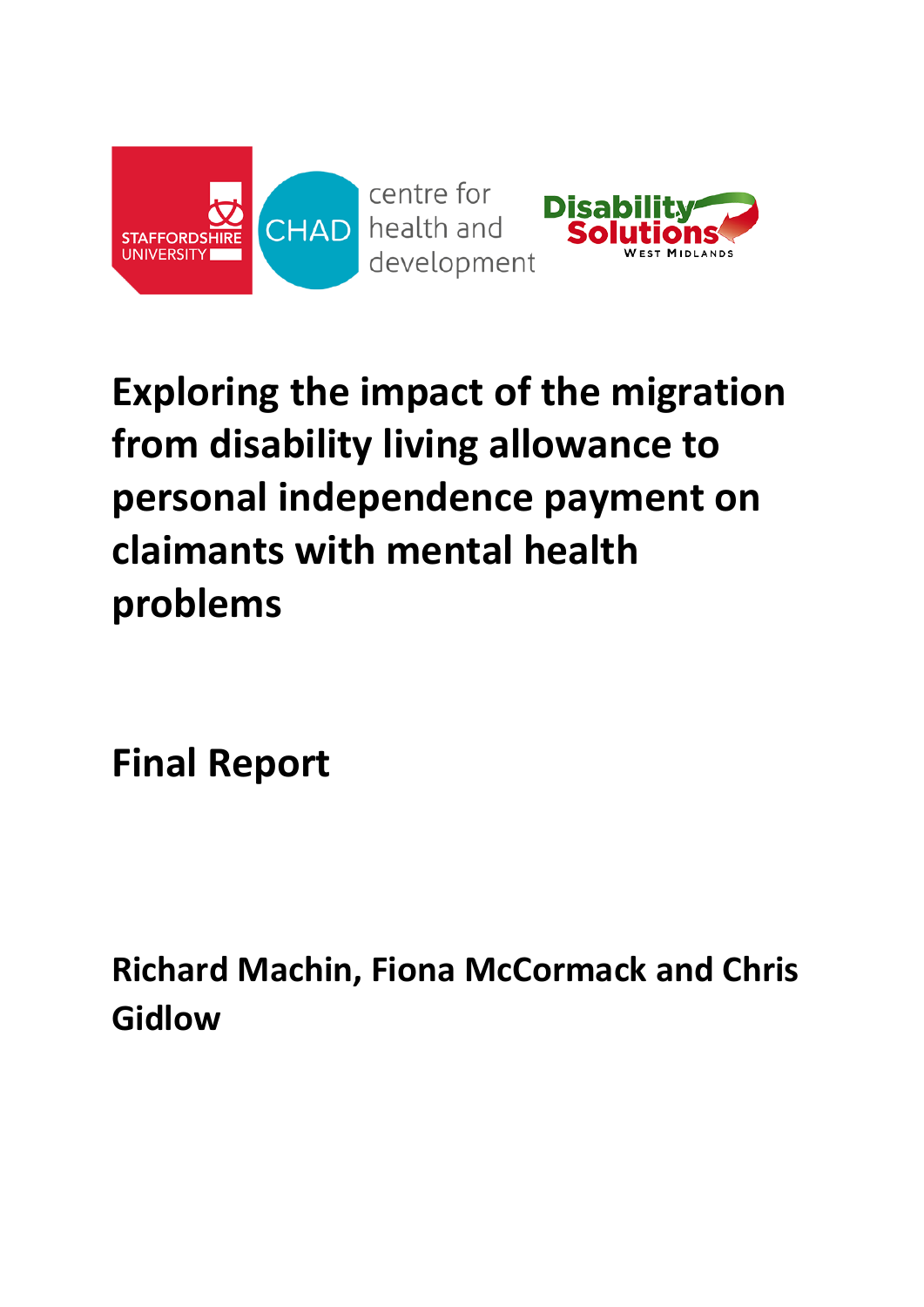#### **Acknowledgments**

The research was funded through a grant provided by the Centre for Health and Development (CHAD) whose purpose is to contribute to the reduction of health and social inequalities and improve the health and wellbeing of the local population through carrying out high quality translational and internationally recognised research.

We are grateful to the staff and volunteers at Disability Solutions who assisted with this research project. Thank you to the following students on the Social Welfare Law, Policy and Advice Practice degree at Staffordshire University who assisted with the data collection stage of the project: Anne Clewlow, Elizabeth Hazelhurst, Neil Johnson, Carley Oldacre, Gemma Packham,

Finally thank you to the research participants who took part in this research and shared their experiences of the disability benefits system.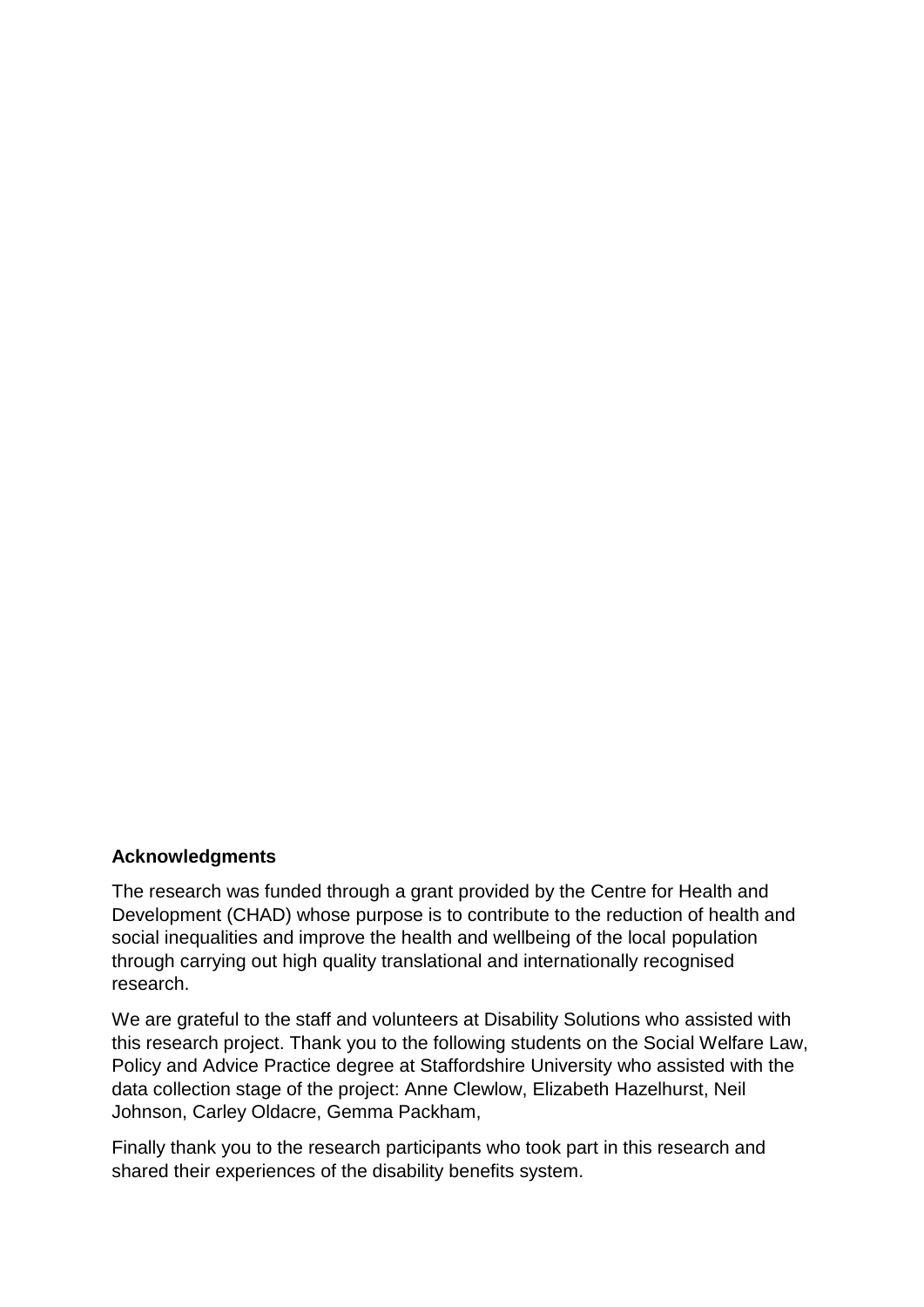# Contents

| 1.                                                                               |  |
|----------------------------------------------------------------------------------|--|
| 2.                                                                               |  |
| 3.                                                                               |  |
|                                                                                  |  |
|                                                                                  |  |
|                                                                                  |  |
|                                                                                  |  |
|                                                                                  |  |
| Appendix 1: Personal Independence Payment Daily Living and Mobility Activities27 |  |
| Appendix 2: Personal Independence Payment rates of payment 2018/19 30            |  |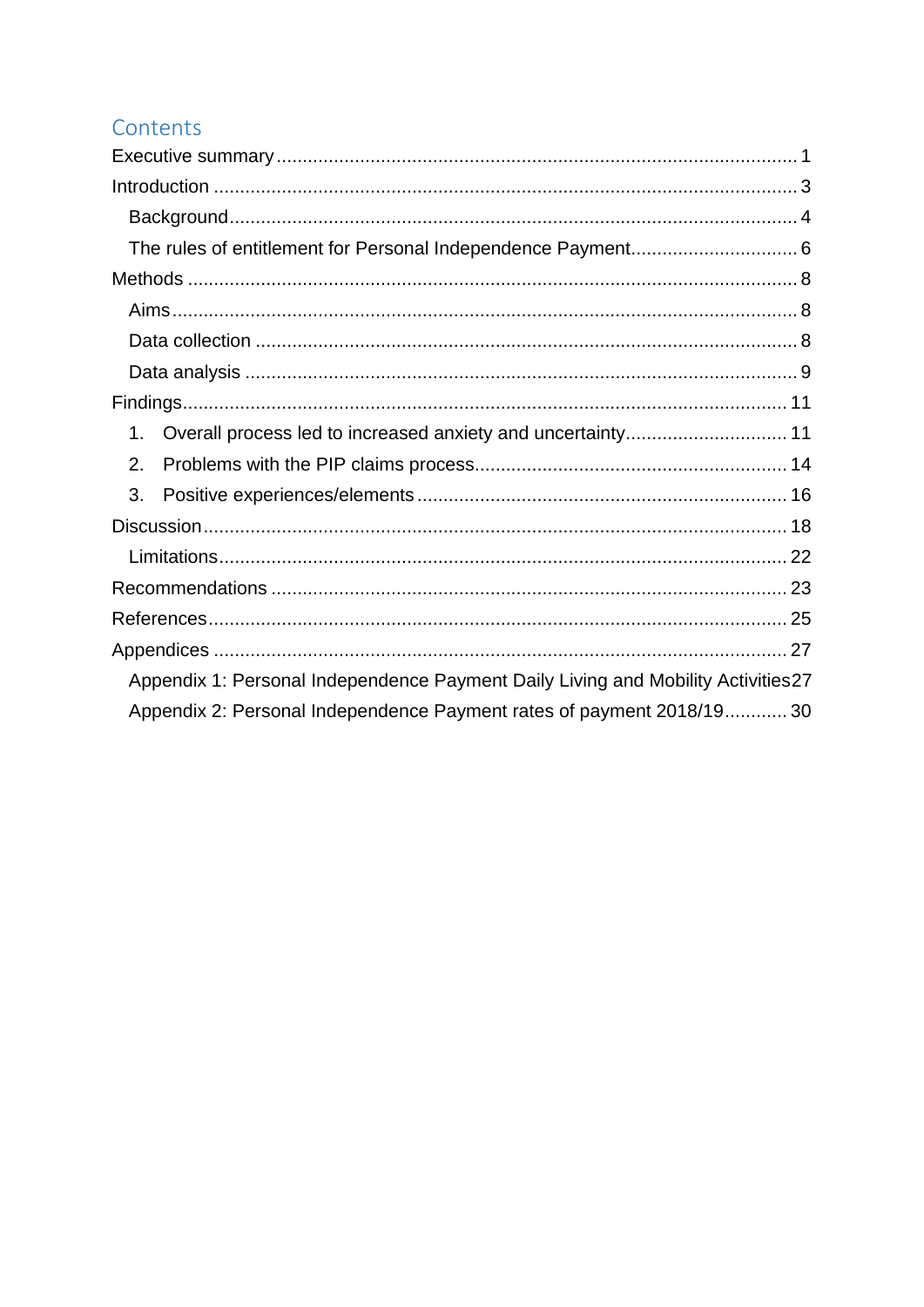# **'Exploring the impact of the migration from disability living allowance to personal independence payment on claimants with mental health problems' – Project Report**

## <span id="page-3-0"></span>**Executive summary**

## **Introduction**

This report summarises the findings of a research project conducted by Staffordshire University and Disability Solutions West Midlands. The research was funded by a grant from the Centre for Health and Development (CHAD). The research explored the impact of the transition from Disability Living Allowance (DLA) to Personal Independence Payment (PIP) on working-age claimants with mental health problems.

## **Methods**

The research project adopted a qualitative methodology. Semi-structured, in-depth interviews were conducted with thirteen service users from Disability Solutions. The research explored participants' views on their experiences of claiming DLA and PIP, the effectiveness of the migration process and experience of the PIP medical assessment. The research explored the impact of receiving financial support through the payment of a disability benefit.

## **Findings**

The findings of the research can be grouped into three main themes:

- **1. Overall process led to increased anxiety and uncertainty**
- Poor communication with DWP
- Issues created by time-limited awards
- Reluctance to appeal negative decisions
- **2. Problems with the PIP claims process**
- Problems recording complex mental health needs on the Personal Independence claim form
- Issues with the Personal Independence Payment medical assessment
- Feeling judged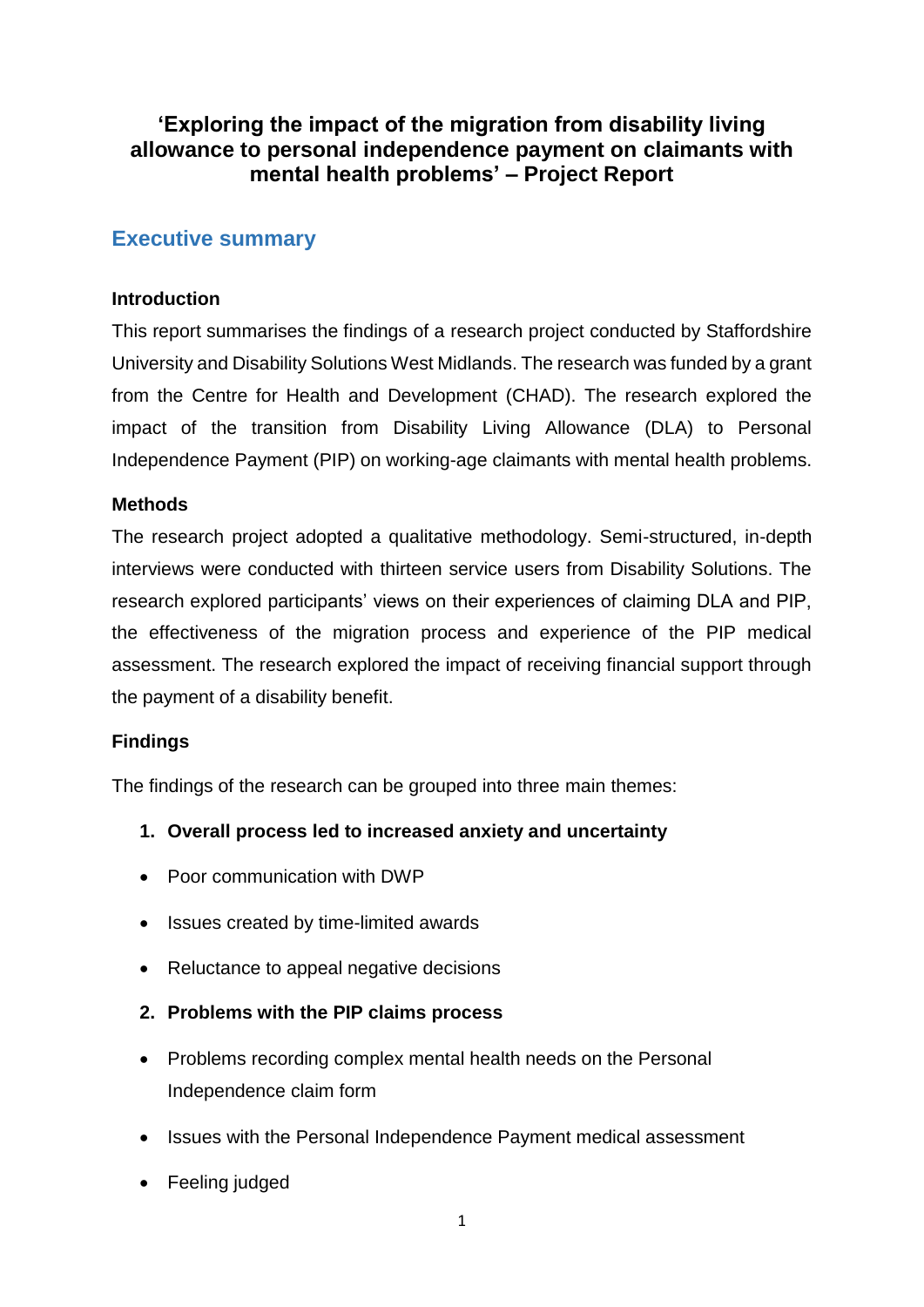## **3. Positive experiences/elements**

- Importance of additional income from disability benefits
- Positive outcomes for some participants
- Importance of professional support

#### **Recommendations**

This research has led to six recommendations on a national level and five recommendations at a local level. The national level recommendations include a larger scale review of the impact of the move to PIP on claimants with mental health problems and a range of improvements to be made to the communication between the Department for Work and Pensions (DWP) and claimants. The local level recommendations include local agencies developing a co-ordinated approach to support PIP claimants with mental health problems and to monitor and report the impact of this aspect of welfare reform.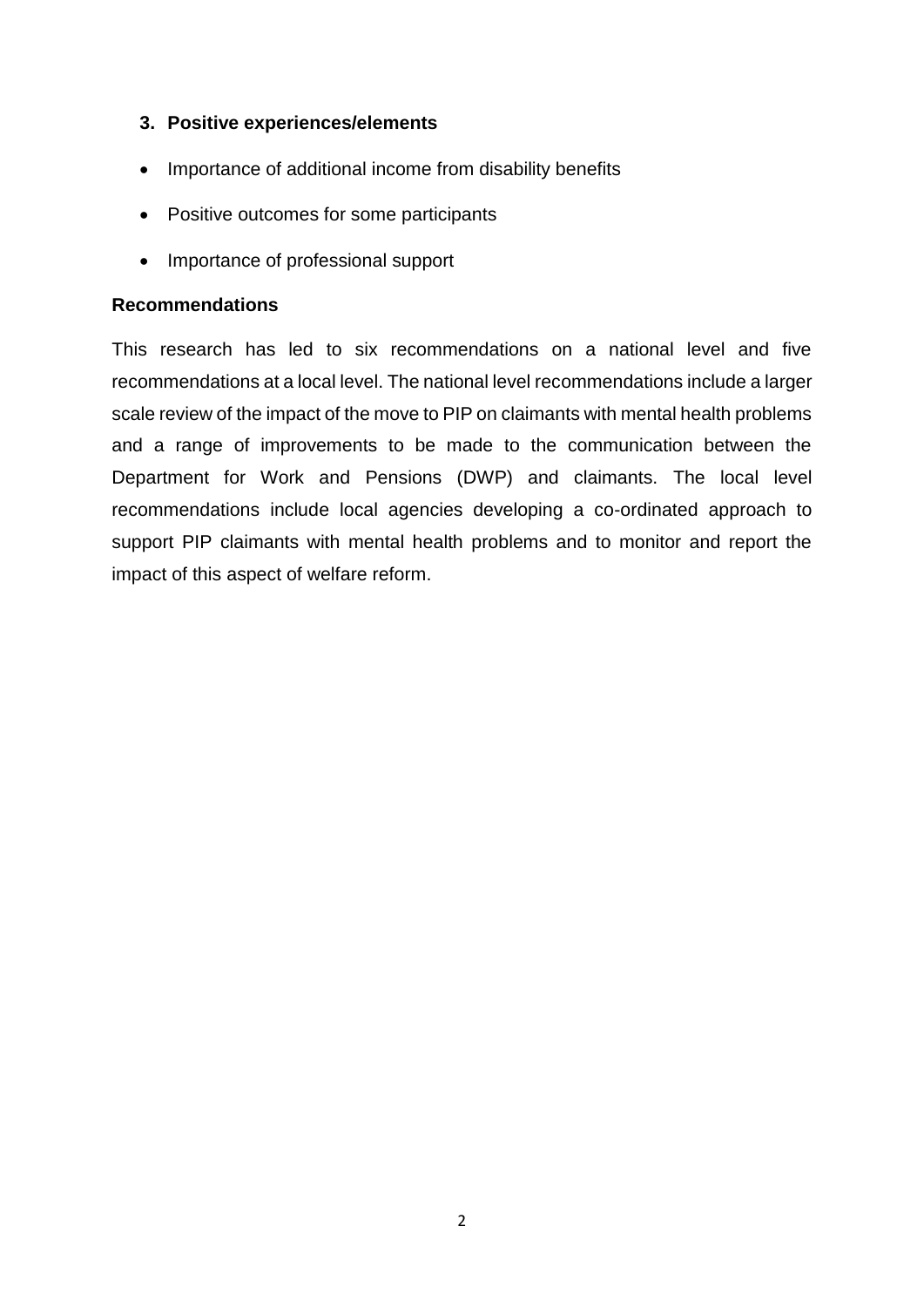## <span id="page-5-0"></span>**Introduction**

**.** 

This report summarises the findings of a collaborative research project conducted by Staffordshire University and Disability Solutions West Midlands. The study explored the impact of the transition from disability living allowance (DLA) to personal independence payment (PIP) on claimants with mental health problems. The research was funded through a grant provided by the Centre for Health and Development (CHAD), a research centre whose purpose is to contribute to the reduction of health and social inequalities through high quality, translational research. The study is aligned to one of CHAD's principle themes **Health Inclusion**. 1

[Disability Solutions West Midlands](https://disabilitysolutions.org.uk/) is a voluntary organisation and registered charity. As a Disabled People's User Led Organisation (DPULO), Disability Solutions is managed and run by people with a disability, working with people across all disabilities and ages, their carers, families and communities. Disability Solutions exists to remove the barriers that restrict life choices, independence and control for people with a disability and their families by providing accessible, high quality, user-led services to meet the needs of people with disabilities. Disability Solutions encourages disabled people to fully participate and integrate in society and promote/recover positive attitudes towards their life, and healthy life choices. The organisation aims to ensure clients themselves gain a deeper understanding of the health and social care system/landscape and promotes positive health and well-being strategies throughout all service delivery points.

Academic staff from Staffordshire University's Social Welfare Law, Policy and Advice Practice degree worked with research staff from the Centre for Health and Development (CHAD) on the design, data collection and data analysis for this project. Undergraduate students from the Social Welfare Law, Policy and Advice Practice degree assisted with the data collection stage of this study. Research participants were recruited from Disability Solutions via their database of service users who had sought advice about PIP.

 $1$  This theme focuses on the health and wellbeing of people in Staffordshire and Stoke-on-Trent who may experience complex and multiple needs and/or who may have difficulty accessing universal services. For more information, please visit the website:<https://www.chadresearch.co.uk/health-inclusion/>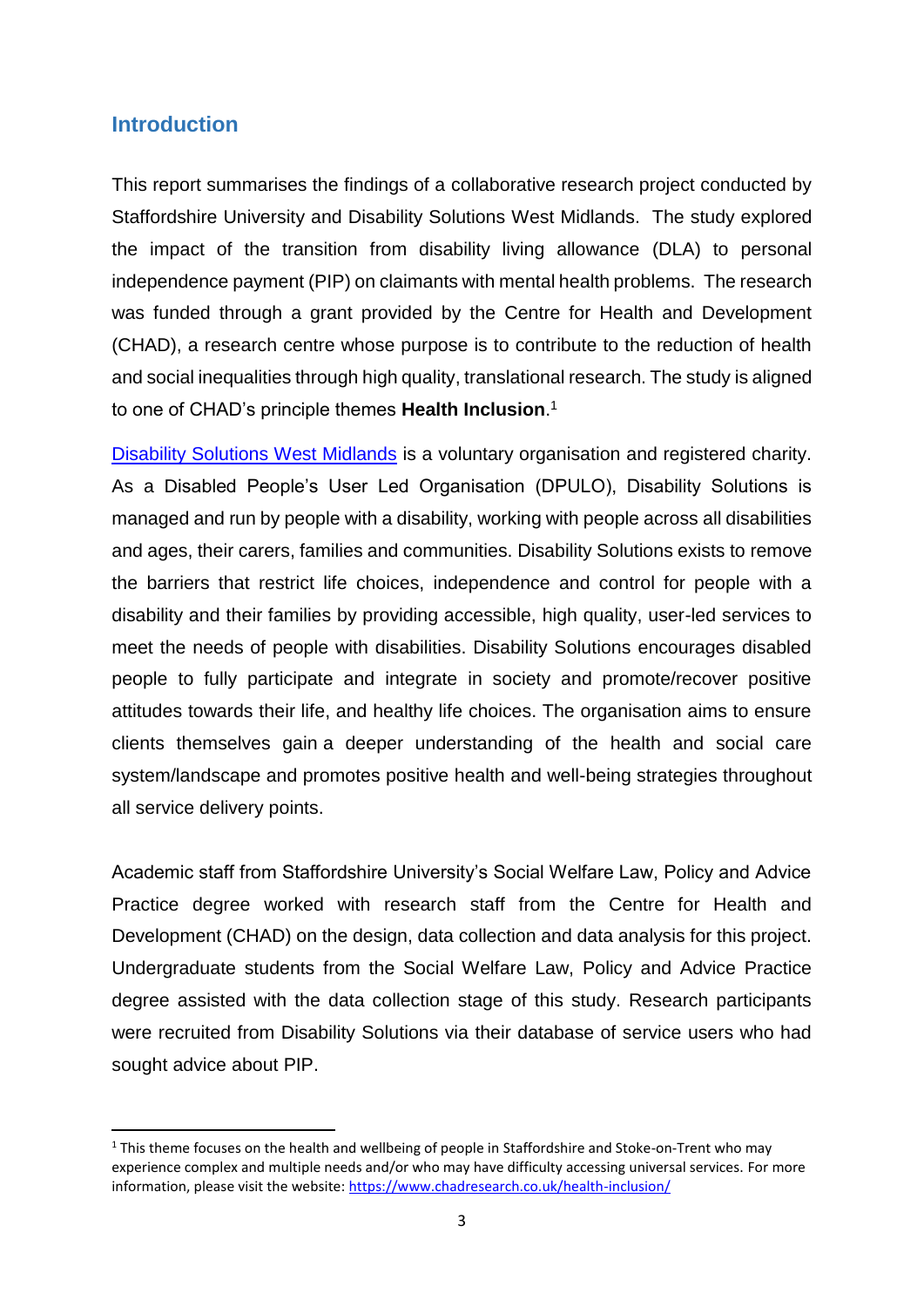The importance of PIP to the well-being and mental health of claimants was explored. This included an examination of how the maintenance and continuity of income from disability benefits affects the health and independence of claimants in a wide range of ways (e.g. ability to interact with family/friends, affordability of care and support services, impact on diet, ability to adequately heat property, ability to afford suitable mobility options). The research also examined the impact of the administrative process associated with the move from DLA to PIP, exploring claimants' views on the quality and timeliness of decision-making, the completion of claim forms, the interaction with medical assessors, the terminology that underpins the administration of PIP and effectiveness of communication with the Department for Work and Pensions (DWP).

#### <span id="page-6-0"></span>**Background**

Personal Independence Payment (PIP) is replacing Disability Living Allowance (DLA) for claimants of working age and is intended to assist with costs associated with disability or long-term health conditions. Eligibility is determined by an individual assessment; claimants are required to complete a claim pack and in the majority of cases are asked to attend a medical assessment with an approved healthcare professional. All awards are subject to periodic review. PIP was introduced for new claimants from April 2013, and the transition from DLA to PIP is underpinned by a change in philosophy on who should qualify for working age disability benefits. Under DLA there was an emphasis on 'disablement' but the move to PIP has been accompanied by a focus on 'limited ability' to complete a range of daily living and mobility tasks. This is of significance to a study of the social determinants of health. It is the government's aim that disability benefits such as PIP should address health inequities by providing a level of financial assistance for those suffering disadvantage as a result of ill health or disability. Critics of the administration of disability benefits (e.g. Roulstone, 2015) argue that the opposite is true, and that inadequate resourcing of benefits and inappropriate assessment methods exacerbate health inequalities.

The government believe that an overhaul of the Disability Living Allowance system was necessary to provide more targeted support for disabled people in genuine need with decisions based on medical evidence and a transparent points-based system (see section 2.3 below for further details on the rules of entitlement). At the beginning of the transition process it was anticipated that the full roll-out of PIP would result in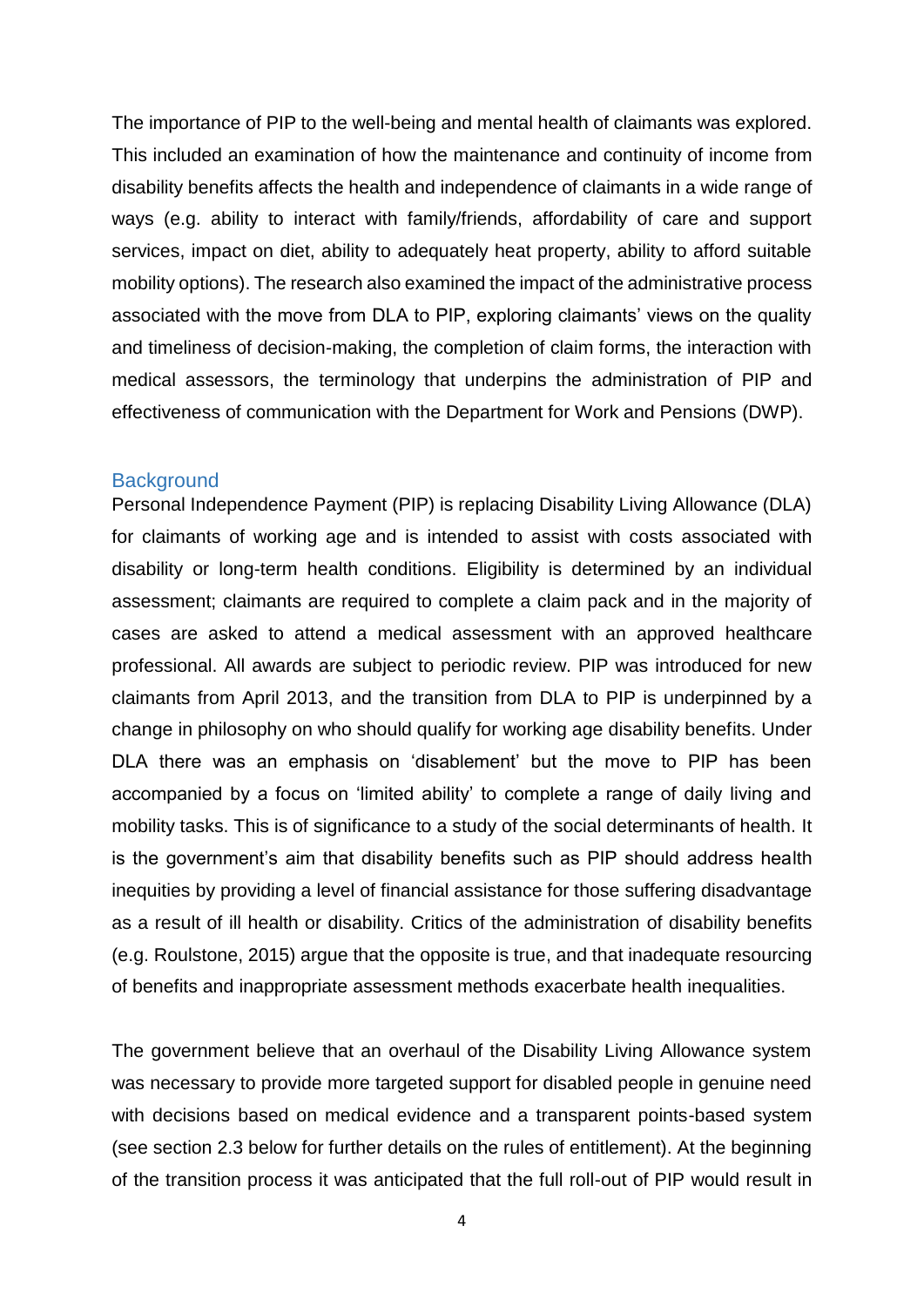600,000 fewer disability benefit claimants with treasury savings of £2.5 billion per year. At the start of 2019 the Office for Budget Responsibility (OBR) has revised this estimate and now assess that modifications to the PIP eligibility criteria as a result of multiple legal challenges and the high number of appeals pursued by claimants will create an overspend of at least £1.5 billion.

The uncertainties created by the move from DLA to PIP are of concern for many people with mental health problems as anxieties arise about the new assessment process and the potential for the loss of a significant amount of benefit income. For other people the new system creates opportunities for their mental health problems to be more accurately assessed and acknowledged by a comprehensively revised social security system. This research project analysed these issues through the lived experience of local people and made connections between academic staff and the local community. It explored the links between theoretical concepts and the practical impact of government policy on people living in North Staffordshire.

The above issues have been the subject of considerable national and international debate. Concerns about the impact of the roll-out of PIP led to an inquiry by the United Nations Committee on the Rights of Persons with Disabilities (2016). The inquiry concluded that recent changes to the benefit system have had a disproportionate impact on disabled people, that advice and guidance to disabled people about their rights to disability benefits was limited, and that recent policy developments have led to a negative media portrayal of disabled people (Machin 2017).

There are well established links between health inequalities and income inequalities (Rowlingson 2011; Wilkinson and Pickett 2010). The Department for Work and Pensions assert that PIP will help to reduce these inequalities by providing financial support to enable disabled people to live more independent and active lives (DWP, 2012). There are a number of significant political and economic factors which potentially reduce the likelihood of these aims being achieved. The Social Mobility and Child Poverty Commission (SMPCP, 2015) found that people experiencing persistent poverty (having less than 60 per cent of current median income for at least three of the previous four years) are often living with a long-term disability or illness. DWP statistics (2013/14) highlight the reliance that disabled people in the UK have on state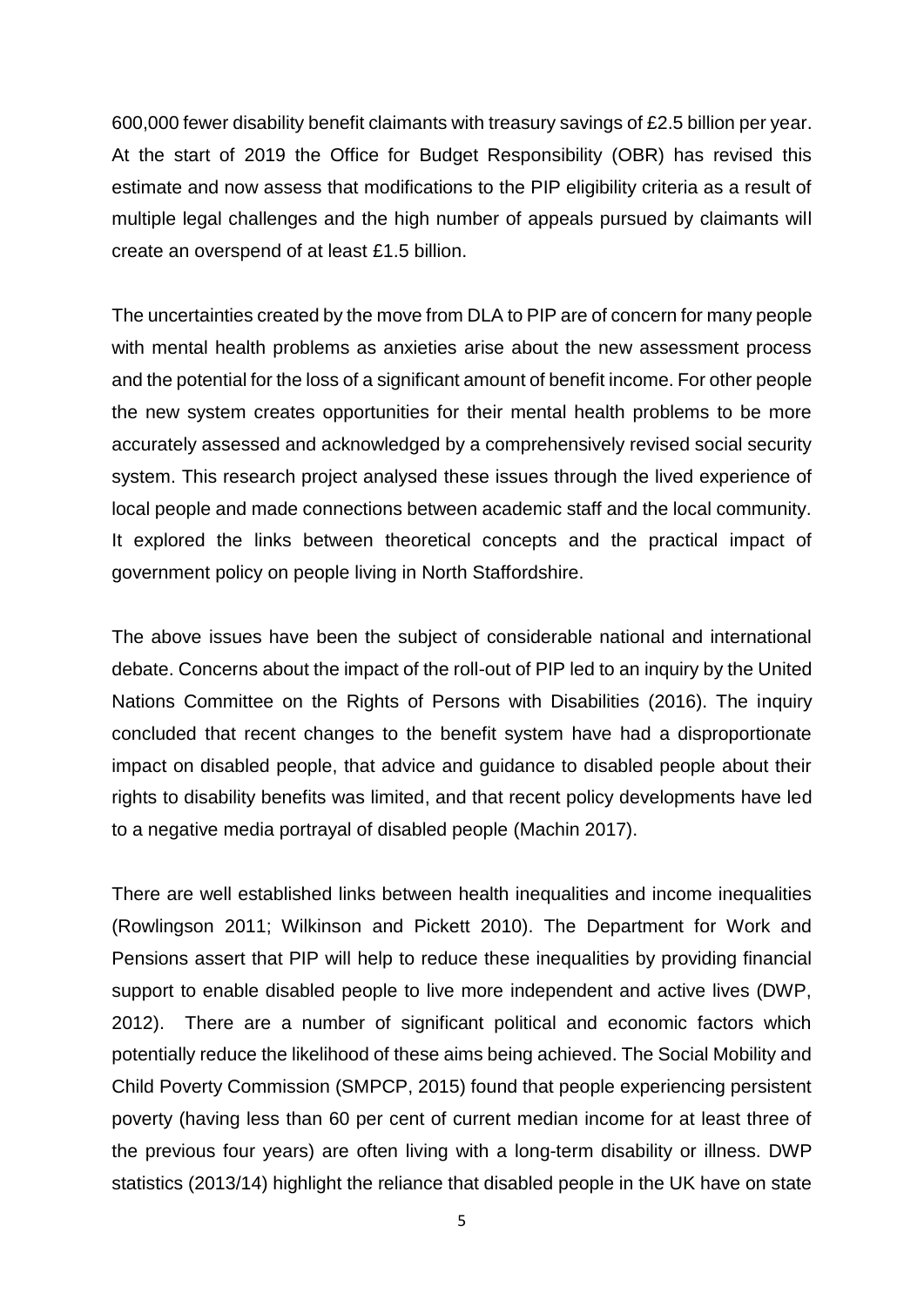welfare – 83% of families with at least one disabled adult in the household were in receipt of state benefits.

All the participants in this research were from the Stoke-on-Trent and wider North Staffordshire area. In Stoke-on-Trent approximately 14,000 people are being migrated from DLA to PIP. Each PIP claim is subject to a medical assessments which in this area are carried out by approved medical practitioners employed by Capita. Final decisions about entitlement rest with the DWP. A significant policy development arose during the course of this research. In March 2017 the government changed the rules of entitlement for the enhanced rate of the mobility component of PIP to exclude claimants experiencing psychological distress. In December 2017 the High Court ruled that this amendment was 'blatantly discriminatory against those with mental health impairments and cannot be objectively justified'. The DWP decided not to challenge the High Court's decision and is now undertaking a review of every person who is receiving PIP. In total approximately 1.6 million claims will be reviewed at a cost of around £3.7 billion. 220,000 people are expected to receive additional payments of PIP as a result of the review (Machin, 2018). This research was conducted against this quickly changing, and often unsettling backdrop, for those experiencing mental health problems who are claiming disability benefits.

#### <span id="page-8-0"></span>The rules of entitlement for Personal Independence Payment

Personal Independence Payment is a non-means tested benefit for adults (aged 16- 64) which is intended to help with the extra costs associated with an illness, disability or mental health condition. PIP has a daily living and mobility component and uses a points-based system to determine entitlement. Claimants may qualify for one or both of these two PIP components.

The assessment focuses on a claimant's ability to undertake a range of ten daily living activities and two mobility activities and does not focus on an individual's condition or the medication that they take:

Daily living activities

- 1. Preparing food
- 2. Taking nutrition
- 3. Managing therapy or monitoring a health condition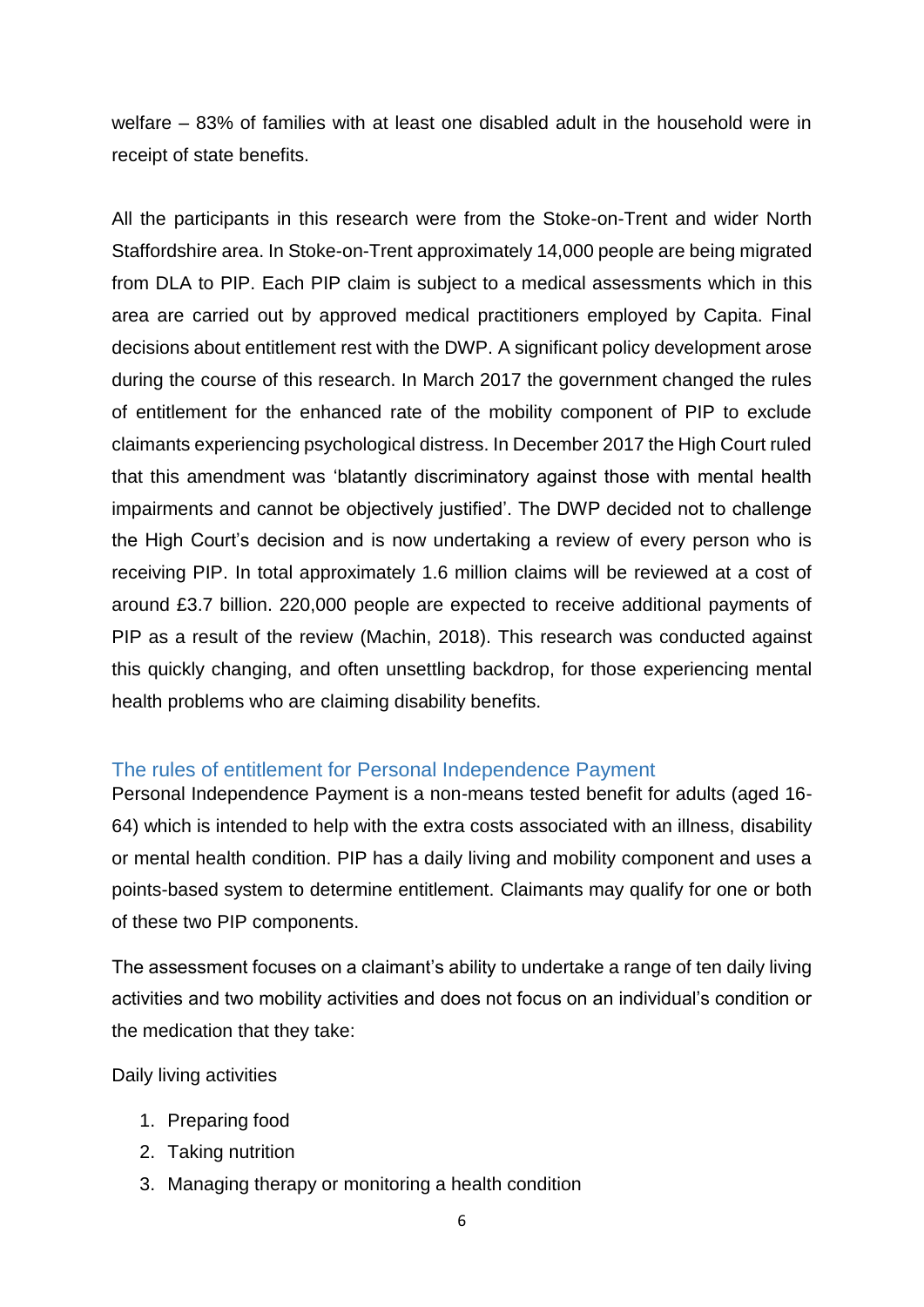- 4. Washing and bathing
- 5. Managing toilet needs or incontinence
- 6. Dressing and undressing
- 7. Communicating verbally
- 8. Reading and understanding signs, symbols and words
- 9. Engaging with other people face to face
- 10.Making budgeting decisions

Mobility activities

- 1. Planning and following journeys
- 2. Moving around

For each activity there are a set of descriptors (or statements) which relate to varying degrees of ability. Each descriptor attracts a point, ranging from 0 to 12, and the highest point from each of the descriptors that applies to the claimant's circumstances are added together to give the claimant an overall score. The standard rate of either component is awarded if a claimant is awarded a minimum of 8 points and the enhanced rare is awarded if the claimant is awarded over 12 points.

A full list of the current PIP descriptors and the points that they attract is at Appendix 1.

Appendix 2 details the 2018/19 payment rates for both components of PIP.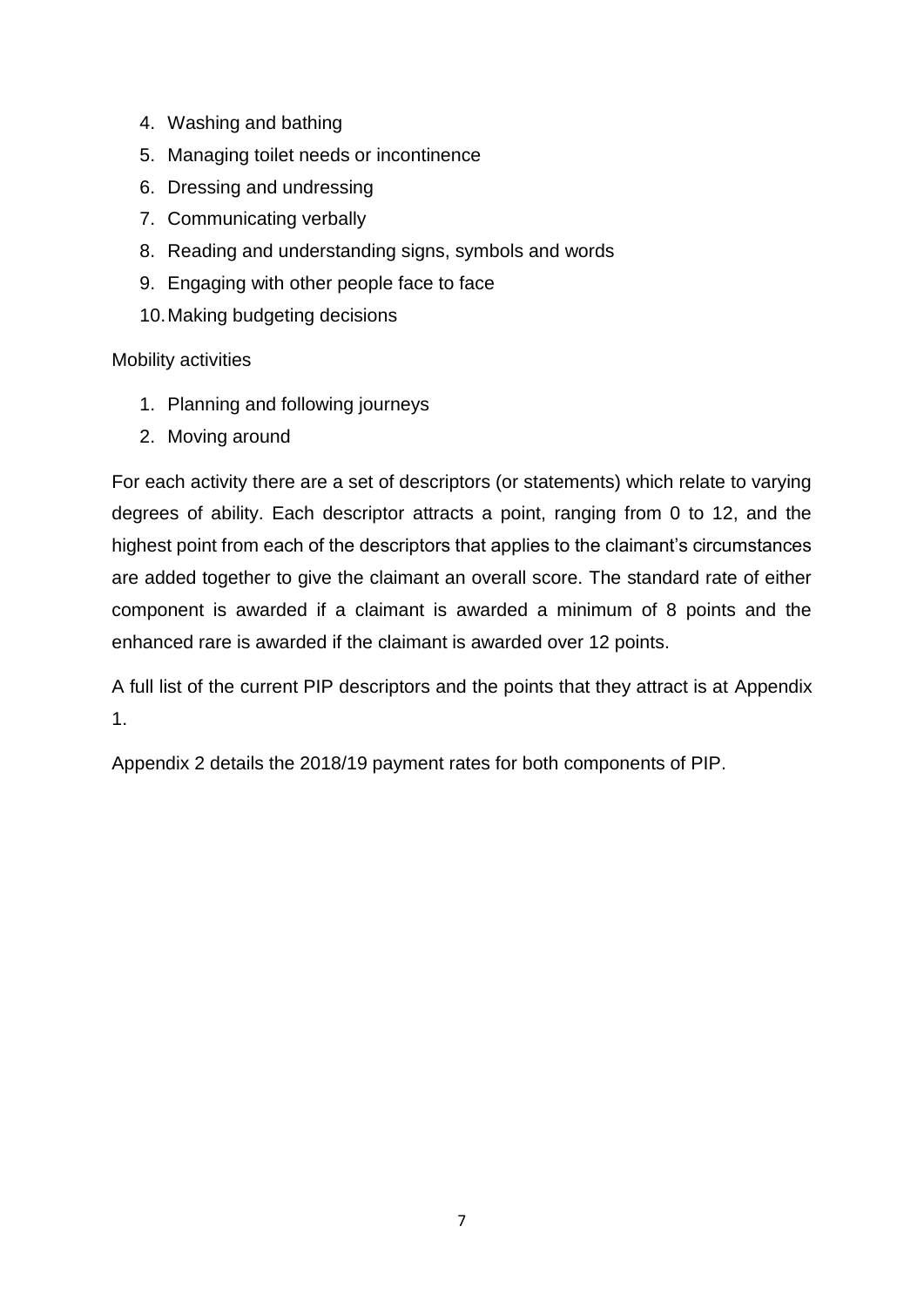## <span id="page-10-0"></span>**Methods**

#### <span id="page-10-1"></span>Aims

The main aim of this study was to examine the impact of the transition from DLA to PIP on claimants with mental health problems. The research aimed to explore participants' views on the respective merits of DLA and PIP, the effectiveness of the migration process (including communication from the DWP) and the appropriateness of the PIP medical. The research also focused on the extent to which people with mental health problems benefit from receiving financial help from the social security system through the payment of a disability benefit. Analysis of Disability Solutions West Midlands client feedback shows that service users with mental health problems experience significant difficulty and challenges with coping with benefit changes introduced as a result of welfare reform.

#### <span id="page-10-2"></span>Data collection

This research project adopted a qualitative methodology. Semi-structured, in-depth interviews were conducted with thirteen service users from Disability Solutions. Marshall and Rossman (2006) highlight that a key feature of qualitative interviews is to explore participant's views on an issue and to place significance of their viewpoint. This was an important element of this study as a significant amount of quantitative data is available on the current changes to the disability benefits system, but the focus of this research was on the experience of claimants themselves. Taylor and Bogdan (1998) believe that qualitative interviews can lead to an understanding of events that cannot be directly observed and semi-structured interviews allowed for some flexibility during interviews with participants while still identifying meaningful and comparable themes.

Information packs containing an information sheet in plain English and consent form were posted to service users who met the inclusion criteria for the study (outlined below). Service users who returned the consent form to the lead researcher were contacted to explain more about the research, answer any questions they had and to arrange a date for the interview if they were happy to proceed.

The inclusion criteria for this study was for participants to be aged between 16-65 (the age criteria for PIP), self-identifying as having mental health problems, and having experience of being migrated from DLA to PIP.

8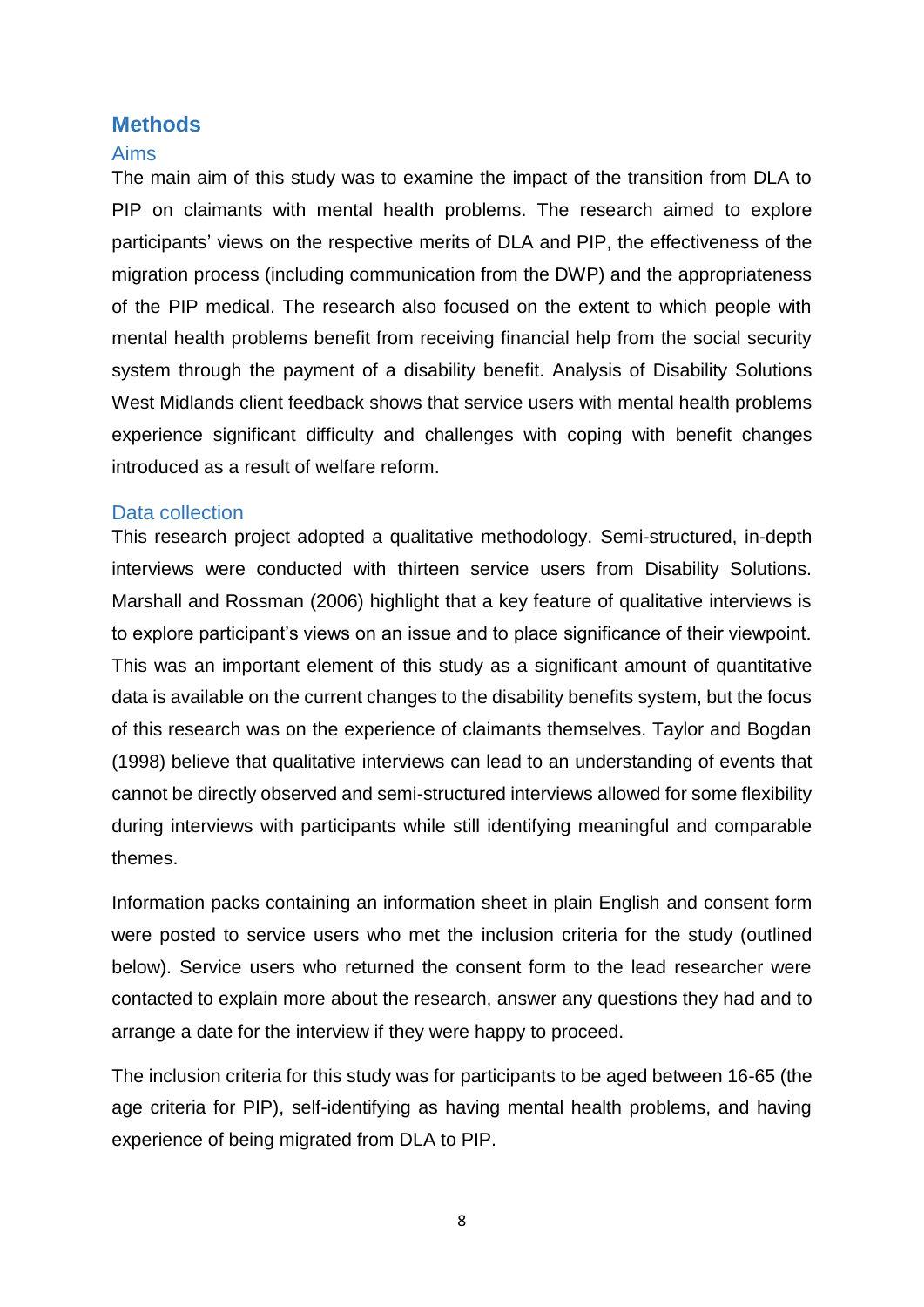Interviews lasted between 25 and 70 minutes. Interviews took place either in participants' own home or in the offices of Disability Solutions. All interviews were recorded with the consent of participants. The interview questions were separated into four main topics:

- Previous experiences of claiming DLA: questions focused on what participants used the DLA payment for and the impact on mental health and well-being of being in receipt of a disability benefit. Some of the main themes that were explored were the extent to which payment of DLA helped with the affordability of care and support services, ability to interact with family and friends, increased mobility options and allowed for greater choices in relation to diet and maintenance and appropriate standards in accommodation.
- Experiences of the impact of transferring to PIP: questions focused on the timescales associated with moving from DLA to PIP, experiences of completing benefit claims forms and communicating with the DWP, quality and availability of advice and support (formal and informal) to assist with the process and the impact of the transition on mental health.
- Experiences of the medical assessment: questions focused on access and quality of advice and support about the medical, the impact of the medical on mental and physical health, the interaction/dynamics of the medical assessment itself and feelings before and after the assessment.
- Experiences of the PIP decision-making and administrative processes: questions focused on the length of time it took to make a decision on entitlement to PIP, understanding of the decision, advice/support with understanding the decision, the need/ability to challenge a negative or inappropriate decision, and the impact that payment of PIP has on mental health/wellbeing and ability to manage a household budget while experiencing a mental health issue.

## <span id="page-11-0"></span>Data analysis

The data analysis stage of this research project was informed by the principles of thematic analysis as defined by Braun and Clarke (2006). The recorded interviews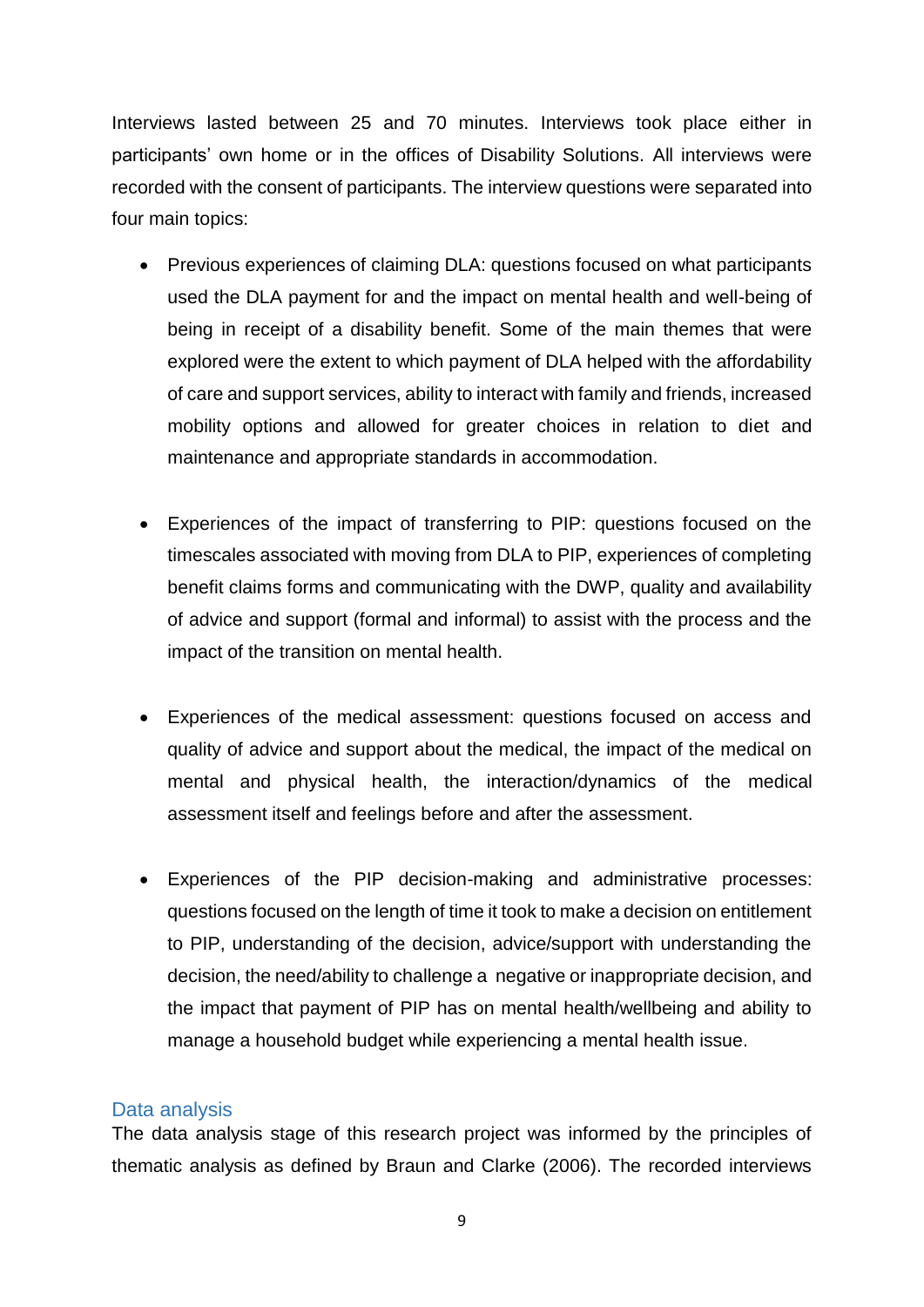were transcribed, and two researchers undertook the analysis to cross check themes and to reduce potential bias. The researchers familiarised themselves with the data, searched for themes, reviewed and named the themes and produced the final project report.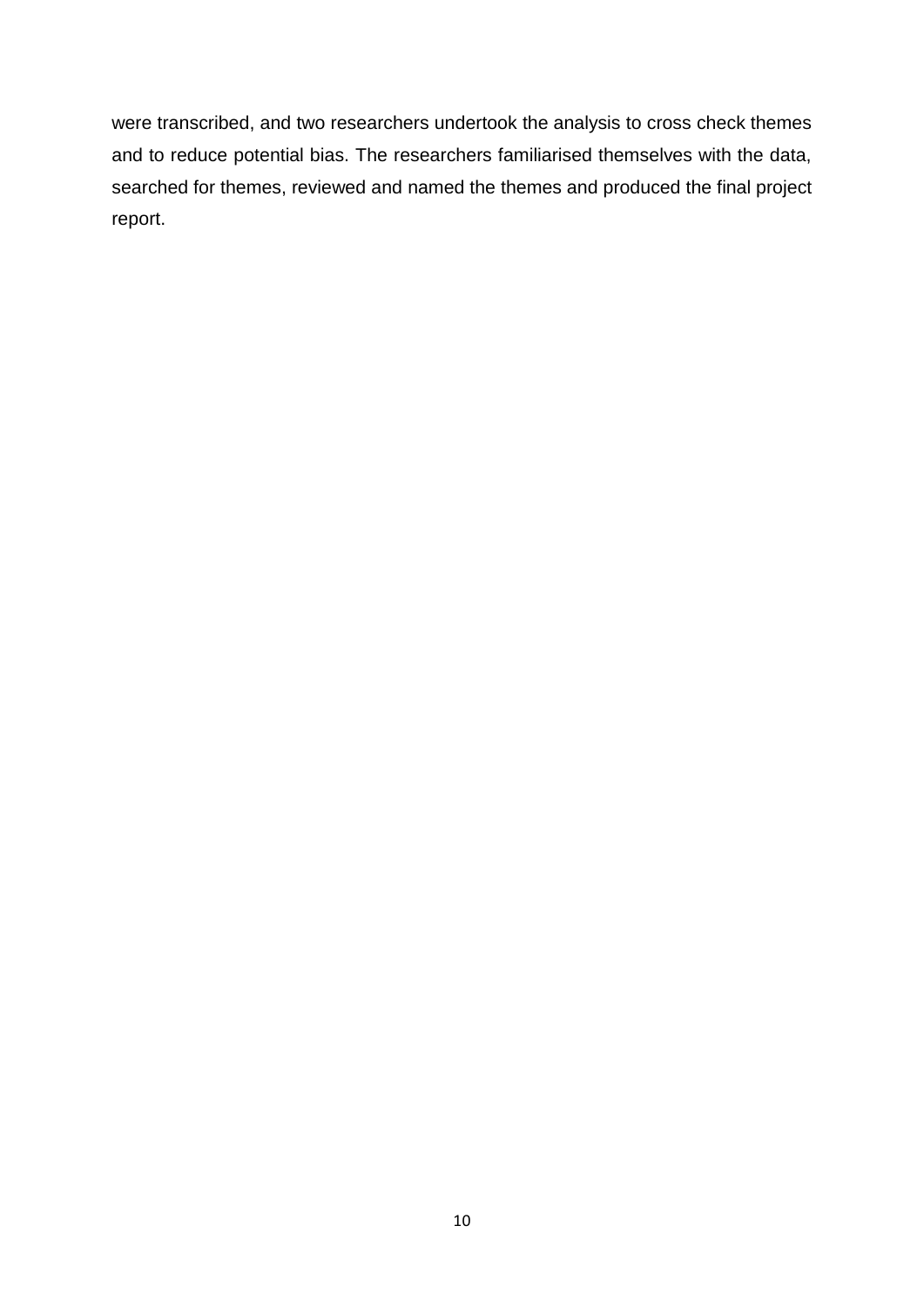# <span id="page-13-0"></span>**Findings**

This section of the report presents the main findings from the thematic analysis which are grouped into the following three themes:

- 1. Overall process led to increased anxiety and uncertainty
- 2. Problems with the PIP claims process
- 3. Positive experiences/elements

## <span id="page-13-1"></span>1. Overall process led to increased anxiety and uncertainty

*'Because we had been changed, and changed, and changed. When you get a brown envelope and you know what's coming, you think 'now what's this one about?'*

*'I was worried sick. My nerves, I suffer with my nerves anyway and I shake like anything, so yeah it has caused a lot of anxiety.'*

'When it arrived, the brown envelope, I was shaking. Absolutely shaking and in fear it *was going say no.'*

*'The whole experience it was really, really, bad, considering what I have over the previous years of DLA.'* 

Each of the participants in this research had important and unique experiences of the transition from Disability Living Allowance to Personal Independence Payment. However, a very clear and strong theme that was common to all the interviews was the extent to which the process has led to increased anxiety and uncertainty. The anxiety was often related to specific issues that are described below but as an overall summary, participants expressed concern about a process without clearly described timescales, confusion over revised eligibility criteria, worry about maintenance of essential social security income and uncertainty over future entitlement. Of the 13 participants, two had their allowance increased, six remained the same and five had their allowance decreased. However, overall anxiety and uncertainty applied to everyone.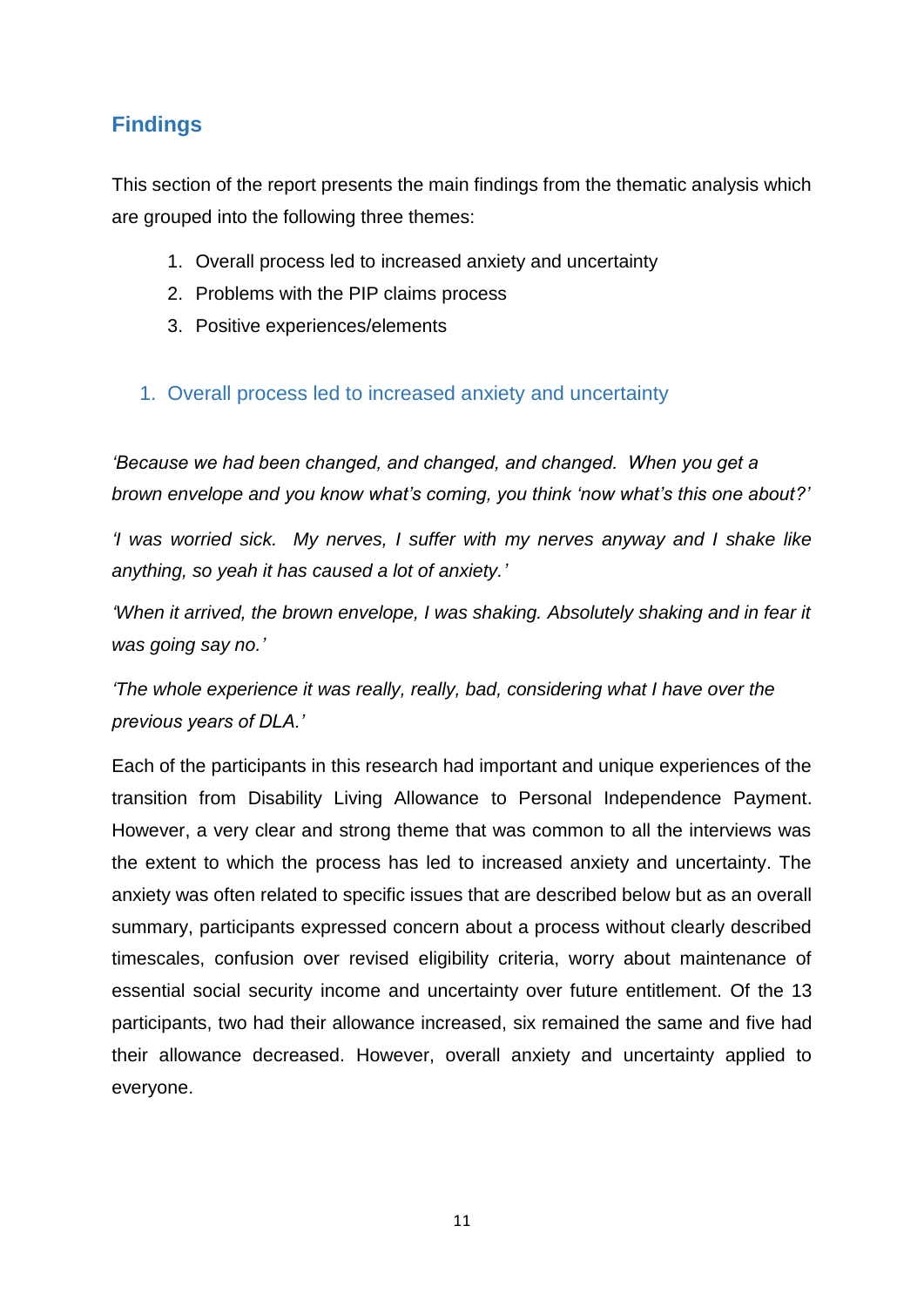#### **a. Poor communication with the DWP**

*'Yeah, I didn't understand that, points. You lose points for this, you lose points for that, you gain points for this, you gain points …. I don't know.'*

*'But it was terrible the communication it really was yeah.'*

*'and I also think that if they are going to send it to me, they could say in the next … such and such a date, time, you will be getting your forms, so you would expect them to be dropping. But now it is like this thing, hanging over your head, you know it is going to come, but you don't know when it is going to come, and you have got a fair idea it will probably go wrong, so when you are living like this anyway, that's like a big worry.'* 

All participants indicated dissatisfaction with the communication with the DWP. This was often initially connected to a lack of clear and accurate information about the timescales and process of moving from DLA to PIP. Six participants said that they felt that they relied either on other people they knew or reports in the media to try and understand the reasons for the move to PIP and how they may be affected in financial and practical terms. All participants reported that they did not feel fully informed about how the points system operates under PIP and that it would have been helpful if they had received clear information about this. Some participants felt that when they telephoned the DWP staff were not helpful and failed to provide the information that they needed. Of particular concern to five participants was the lack of clear information about the medical assessment and difficulties in obtaining clear information about when and where these would take place.

## **b. Issues created by time-limited awards**

*'Well I feel worried that that's only a time. I mean my condition isn't going to change, so why put me on ten years.'* 

*' I don't agree with them putting a time-limit on it. I mean with what I have got, I am not going to get any better.'*

*' I am going to be jittery at the end of 2019, also towards 2020, because I know that that is the year that they will start doing the process again into 2021.'*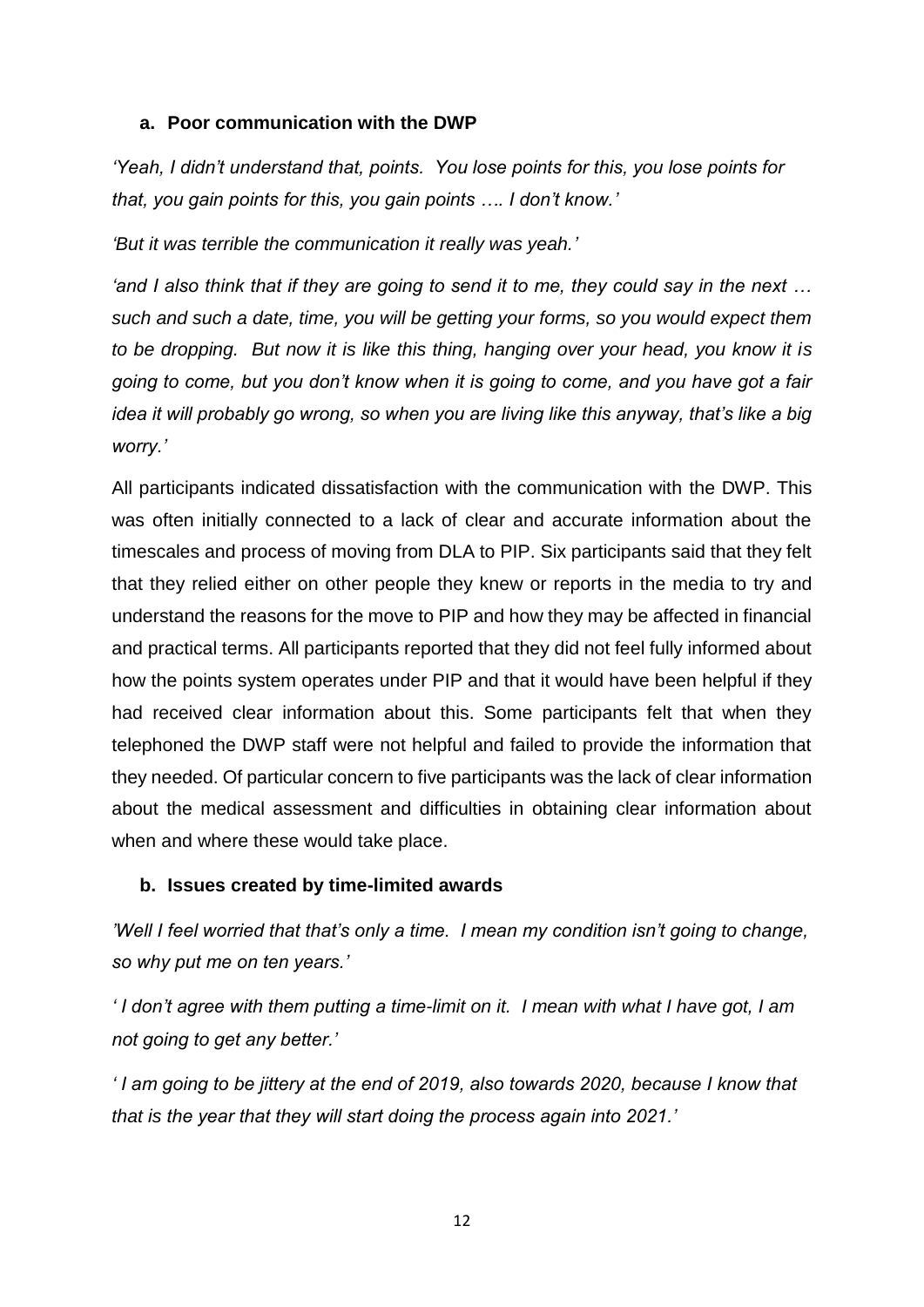Only one participant indicated that they have an indefinite award of PIP. This means that all other participants in this study have a time-limited PIP award. For claimants with mental health problems this creates real anxieties. Participants expressed concerns that the anxieties associated with the experience of claiming PIP will be repeated in the short-term future. All the participants with a fixed-term award stated that a decision of this nature increases their anxiety, as they are unsure when they will be sent a new form to complete or when they will have to attend a medical assessment. This often leads to a generalised anxiety about future communications with the DWP and receiving letters to the home address. An unanimous opinion was expressed that a future review would in itself cause anxiety and any reduction in income would also impact negatively on mental health.

#### **c. Reluctance to appeal negative decisions**

#### *'I don't know, I don't know whether I could have coped with it, I really don't know.*

#### *I don't know whether I could go Court.'*

Eleven of the thirteen research participants were awarded either a reduced rate of PIP as compared to DLA (five in total) or a comparable amount of PIP as compared to DLA (six in total). However, none of the participants in this study pursued an appeal to a tribunal.

There are two stages to challenge a social security decision: firstly a mandatory reconsideration where a claimant asks the DWP to reconsider the initial decision, and secondly an appeal to a tribunal consisting of a judge, a medical professional, and an expert layperson. The mandatory reconsideration stage is a paper-based exercise and does not require the claimant to attend a hearing. At the tribunal stage a claimant can request a hearing on the basis of the papers without the need to attend in person but is commonly advised to opt for an oral hearing. At an oral hearing evidence can be presented in person to the legally constituted tribunal by both the claimant and their representative. All participants in this research expressed reluctance to purse an appeal to the tribunal stage. Primarily this was because of anxiety about the formal nature of the hearing itself and the requirement to be questioned by a legally constituted panel. While a social security appeal tribunal is inquisitorial in nature and should not be adversarial, participants associated attending a social security appeal with 'going to court'. Given participants anxiety about the process of moving from DLA

13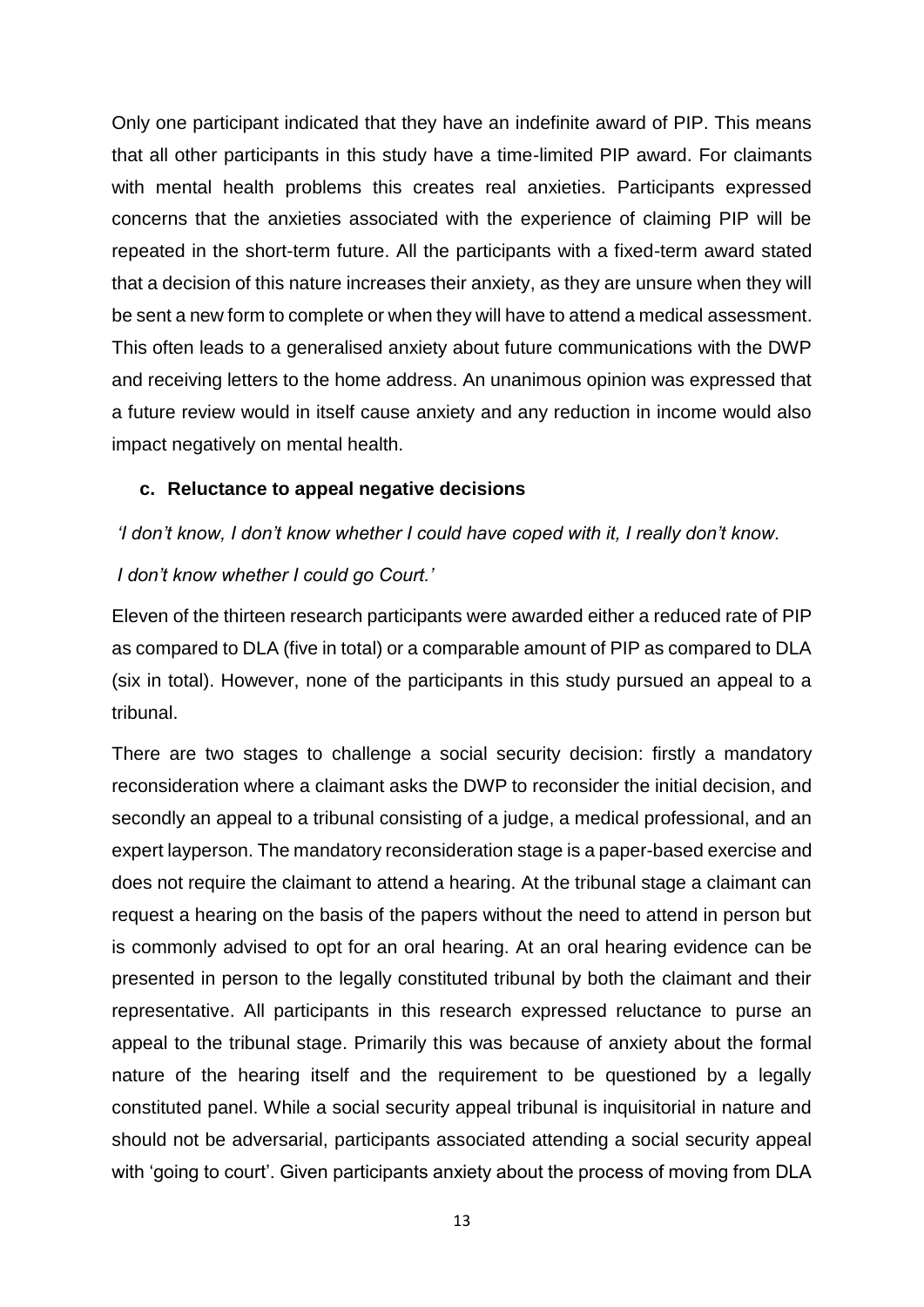to PIP there was a strong resistance to engaging with another formal stage which would scrutinise the claimant's condition and resulting needs. Furthermore, there is no protection of a current award when an appeal is pursued, meaning a tribunal can reduce benefit entitlement or remove it altogether, and this also strongly influenced decisions not to take cases to the appeal stage.

## <span id="page-16-0"></span>2. Problems with the PIP claims process

# **a. Problems recording complex mental health needs on the Personal Independence claim form**

*'The forms you can't put as much on them, so there wasn't room for me to put what I needed to put on.'*

*'So where now you are very limited on what you can say on the forms.'*

Ten of the research participants expressed concern about the ability to accurately record complex mental health issued on the PIP claim form. Of these ten people, six had received professional help from an adviser in completing the forms. Of particular concern were the brevity of the forms and a lack of ability to convey the complexity of need which can result in periods of heightened vulnerability for claimants. It was often felt that the format of the forms does not allow for a full explanation of needs and that there is an over reliance on a 'tick-box' approach.

## **b. Issues with the Personal Independence Payment medical assessment**

*'I had already had these medicals and with my condition (depression and anxiety), I am not going to get any better.'*

*'She just seemed interested in this script, She was on her computer all the time, then she would look up and ask me a question and then type away.'* 

*'Yeah, I had four appointments and all four were cancelled. And one actually on the morning of the appointment, and yet they phoned me the next day and asked me why I hadn't been for the appointment.'*

*'All you can hear is her click, click, clicking away and that's it. She doesn't ask you anything properly.'*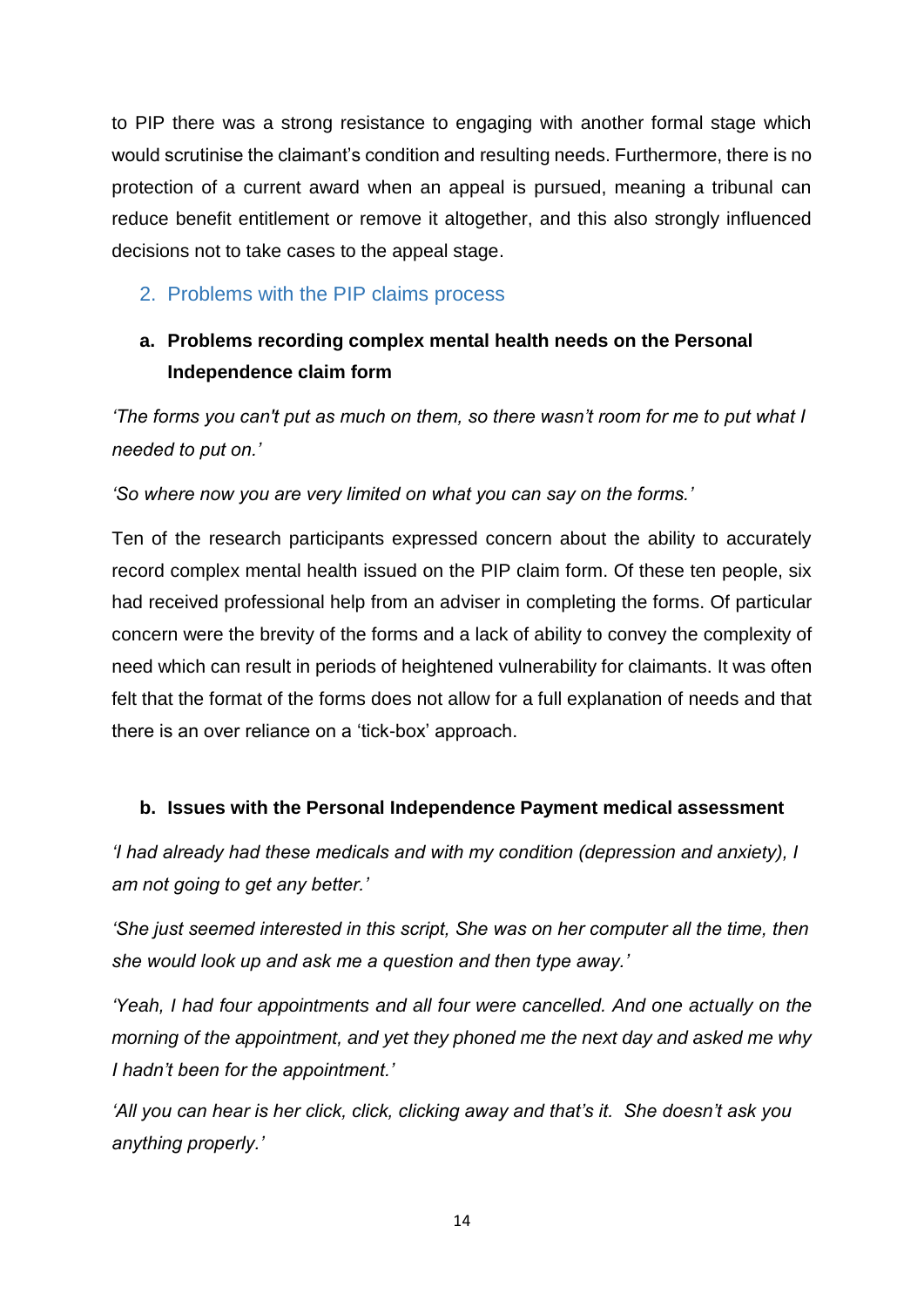A striking theme that emerged from the interviews was dissatisfaction with the medical assessment process. This can be split into two main areas: problems with communication about the scheduling of the medical and issues with the medical examination itself. Four participants stated that they had arrived at a medical and were told that it had been cancelled. This provided not only a practical inconvenience and cost but also an associated, and unnecessary anxiety. The participants who experienced a medical cancellation said that they felt that Capita were very defensive about the postponement and could not provide any meaningful or helpful information about rescheduling. One participant attended a medical in a neighbouring city that was cancelled on the day and one participant was contacted by the DWP the day after Capita cancelled an appointment to ask why she did not attend.

Eleven of the thirteen participants were asked to attend a medical. All of these participants expressed some level of dissatisfaction with the medical process. This mainly focused on feeling that the medical assessment was conducted in a very formulaic 'tick-box' way and that it did not allow for a full and accurate picture of mental health to be recorded. Not all of the participants felt that they were treated inappropriately by the medical assessor themselves but even in these circumstances they felt that there was an over-reliance on completing a pro-forma and that the assessor focused on data entry onto a laptop rather than focusing on them as an individual. Two of the participants felt that the medical assessor was 'judging them' and one participant felt that, although the assessor treated them with respect, they were asked to perform a range of physical tasks which were inappropriate and left them in pain.

#### c. **Feeling judged**

*'That was another thing that it did to me, and I don't know if it has done it… but I started feeling like 'well why did I always have it then, so I have robbed them of all that'*

*'It is really is, you know you go with the full intention of telling them how you are as an individual, but I really got the feeling that they thought I was lying.'* 

A recurrent opinion was that the process of claiming PIP left participants feeling judged in a wholly negative way. Participants often felt that their own account of mental health problems was not accepted or was disputed by a process characterised by scrutiny

15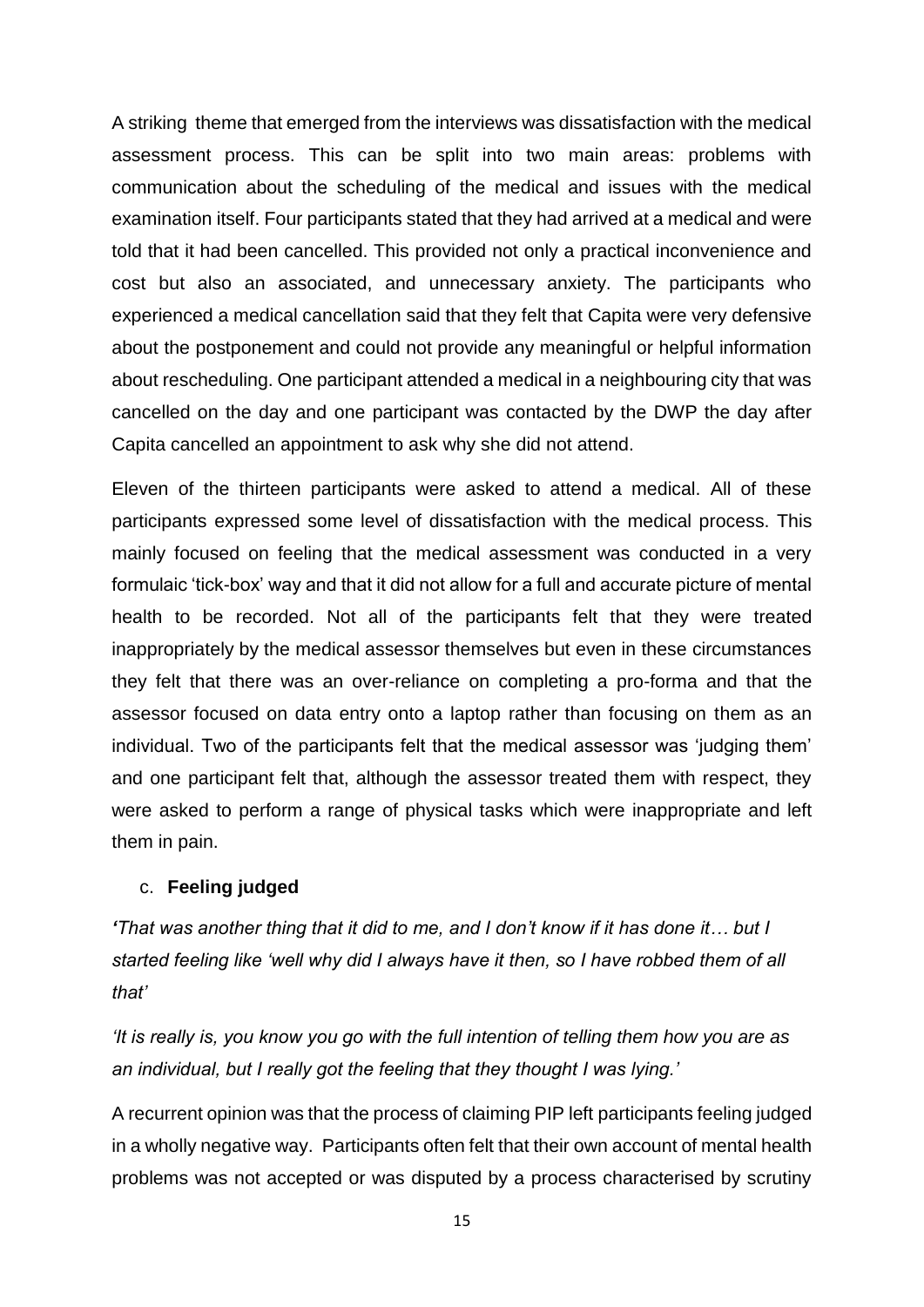and lacking a personalised approach. This was most keenly felt when participants attended the medical with the approved healthcare practitioner but was also evident in communication with the DWP.

## <span id="page-18-0"></span>3. Positive experiences/elements

#### **a. Importance of additional income from disability benefits**

All of the research participants indicated that income from disability benefits formed a significant part of their overall income and was important in trying to maintain a reasonable standard of living. For those people who were in receipt of the mobility component of either DLA or PIP it was clear that this is significant in terms of maintaining some level of independence and connection with the outside world. All of the participants in receipt of the mobility component stated that either taxis or a mobility care were crucial for attending medical appointments and maintaining contact with family and friends. It was clear that income from both DLA and PIP is often used to supplement other income and is spend on essential items such as food and utility bills.

#### **b. Positive overall outcomes for some participants**

The above themes have been associated with challenges that the migration from DLA to PIP has created for claimants. However, this research project did identify positive outcomes for some participants. Two participants saw an increase in the amount of PIP awarded in comparison to the DLA that they were previously in receipt of and six received a comparable award. As stated above all participants valued the professional support received from Disability Solutions and feel reassured that they will be able to rely on this when they require future support with benefit issues. For some participants the review of their disability benefits has been accompanied by a consideration of the medical and personal support that they need and in some cases has led to the establishment of new networks of support and social capital. The research participants emphasised the importance of the income that PIP provides not only to support them with the extra costs associated with their mental health problems but also with general day to day living expenses such as food and utility bills.

#### **c. Importance of professional support**

*'If I not had the help of Disability Solutions I don't think I would have got it'*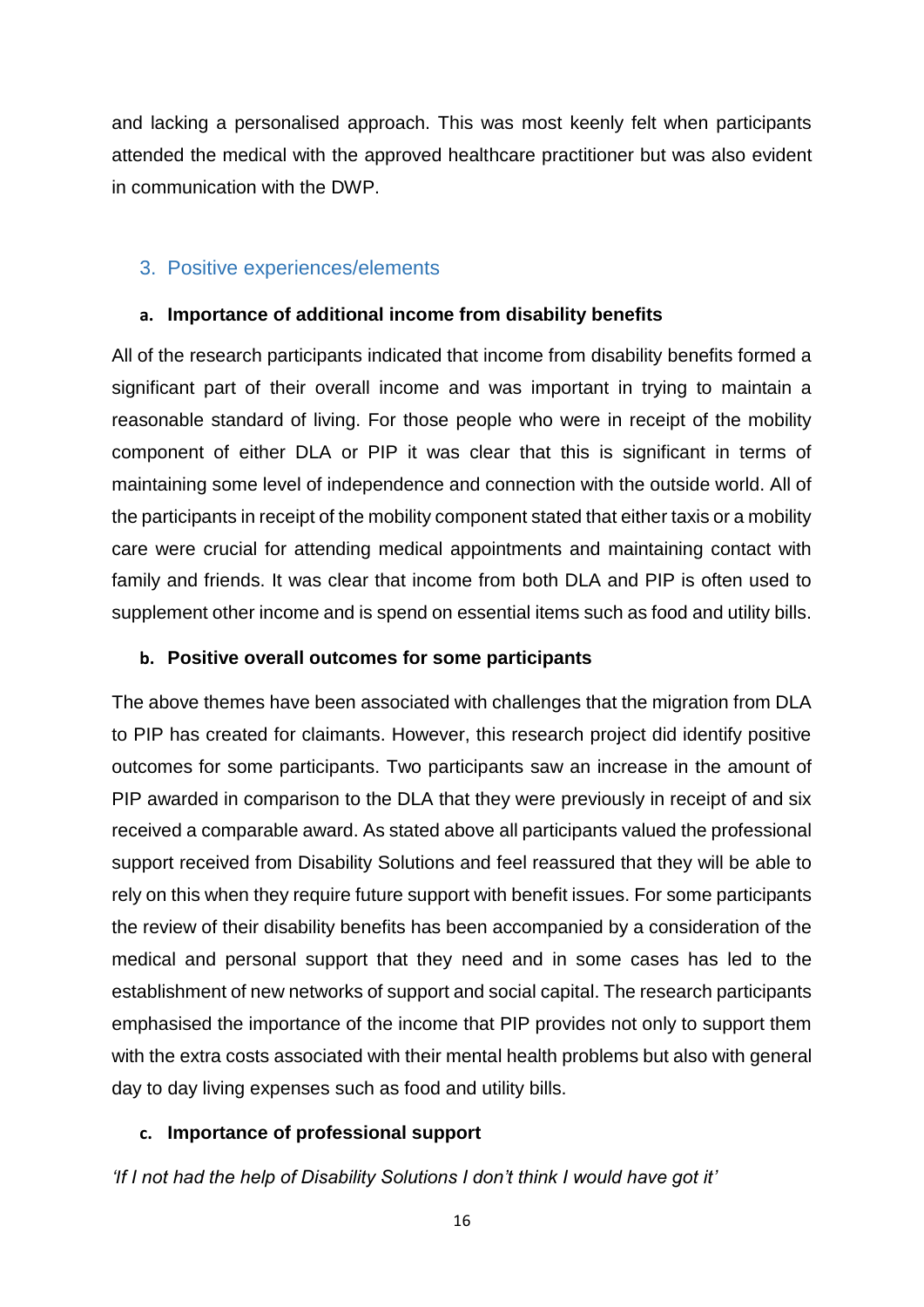All thirteen of the research participants stated that the professional support of an expert adviser was important both in terms of understanding the migration process and being able to navigate their way through it. Professional support included assistance with completing the PIP claim form, advice on timescales for completing the form, help to collate supporting evidence, and advice on the appeals process. Given the poor communication from the DWP and Capita participants placed importance on being able to rely on a professional who could explain the PIP eligibility criteria in a meaningful way, ensure that deadlines were met and that the full impact of mental health problems was clearly articulated on the claim form and during the medical. Seven participants stated that they were unclear about the points system for PIP and that an adviser from Disability Solutions was the only person who had clearly explained this. All participants stated that a professional welfare rights adviser provided both technical and practical support.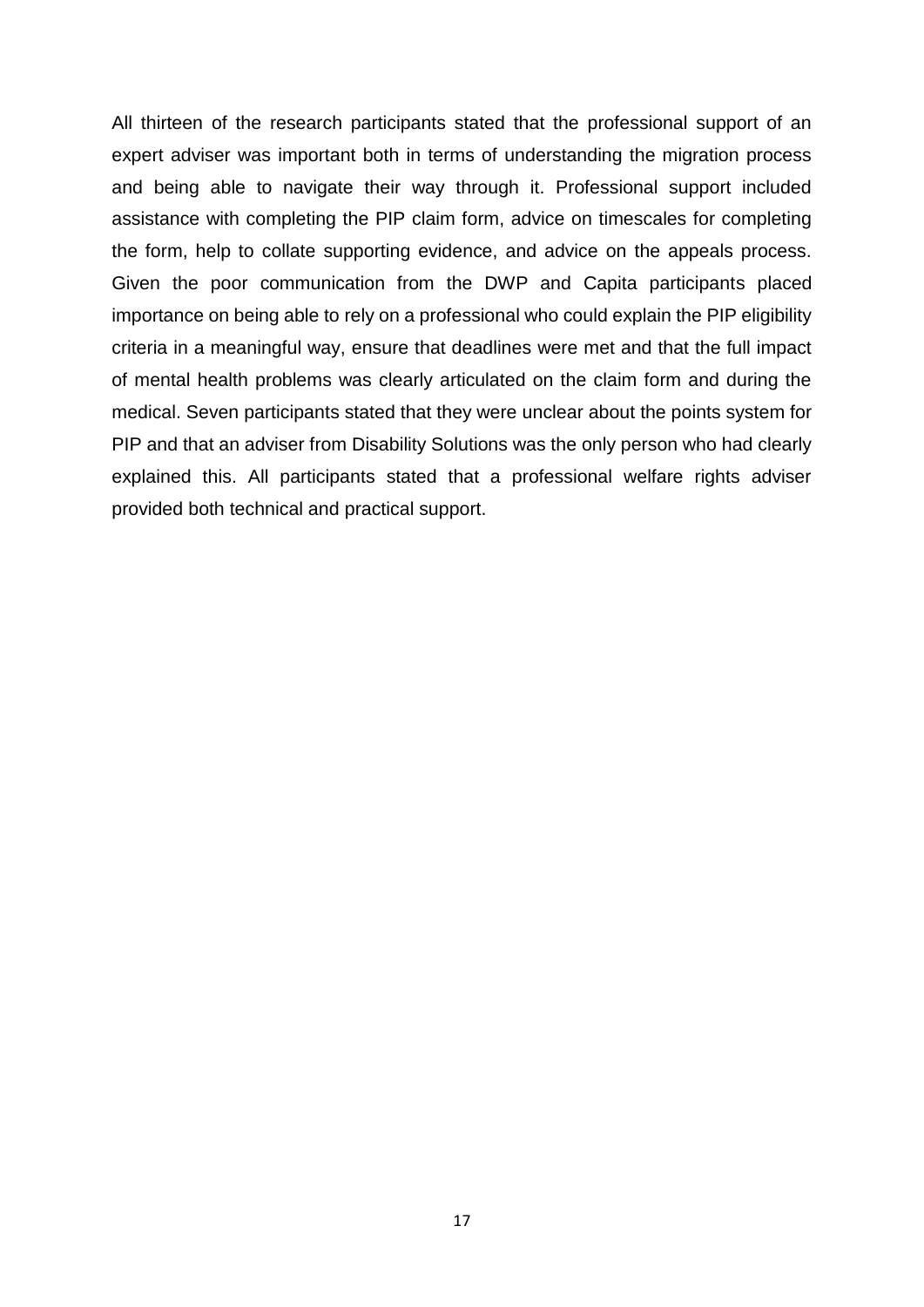## <span id="page-20-0"></span>**Discussion**

The in-depth qualitative interviews that were conducted for this research project provided rich and meaningful data on the experiences of people moving from DLA to PIP in North Staffordshire. This discussion section draws out the main themes from the interviews and places them in a broader context.

The clearest overall finding from this research was the significant extent to which the migration process caused additional anxiety to claimants with existing mental health problems. Crucially, this applied to all participants - including those whose allowance increased as a result of the process. This research demonstrated a clear link between anxiety and the loss/potential loss of benefit income. Participants stated that PIP was often used not only for care and mobility needs but also for general household expenditure (e.g. food and utilities) and there were clearly anxieties about being able to cope without an income viewed as essential.

Participants in this research stated that their mental health problems are exacerbated by uncertainty and changes from well-established norms. The PIP claims process has, therefore, increased anxiety as a result of frequently changing timescales and ambiguity around when a claim for PIP should be submitted, when DLA will stop and how long an award of PIP will last. The DWP states that PIP is 'designed to be a more sustainable benefit and make sure support continues to reach those who face the greatest challenges to taking part in everyday life.' Ironically the High Court decision of December 2017, referred to in the background section to this report, is a positive legal decision for claimants with mental health problems, but does nothing to alleviate the stress associated with the PIP process. The trawl that the DWP is now making through existing PIP claims will have the end result of increasing entitlement for many claimants but is likely to come at a high price for those experiencing mental health problems who will feel their claim and disability is being scrutinised again only a short period after their previous decision.

Dissatisfaction with the communication from the DWP was a consistent theme in this research. Earlier Sections of this report have outlined the ideological and practical changes that have been associated with the rollout of PIP. Clearly the migration to PIP has brought about fundamental changes to the administration of the key non-means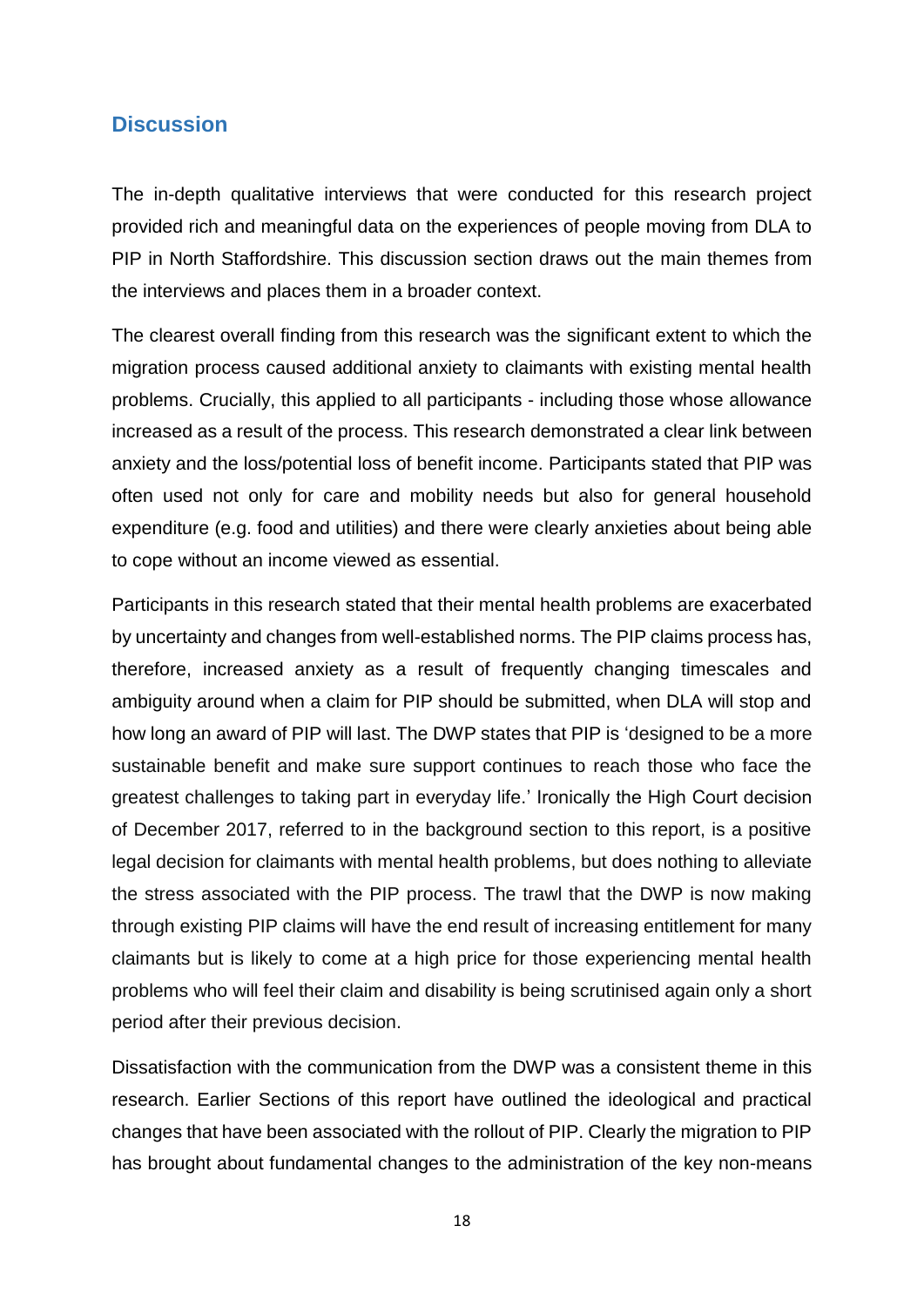tested benefit currently available in the UK benefit system. This research has strongly indicated that a lack of clear communication about the new points system for PIP has led to claimant uncertainty and anxiety. In introducing PIP the government stated that DLA needed to be replaced as 'There was confusion about the purpose of the benefit, it was complex to claim and there was no systematic way of checking that awards remain correct.' (DWP, 2015) It can be strongly argued that the ambiguous and partial information provided to claimants about PIP has led to a similar confusion and inconsistency in adjudication. It is hard to see how accuracy and transparency can be achieved when the people who are potential PIP claimants remain uncertain at best and confused at worst about the claims process and eligibility criteria. This research strongly suggests that the guarded approach taken by the DWP in terms of claimant communication impedes rather than assists the decision-making process.

Different participants identified challenges with different stages of the PIP claimant journey (e.g. completing the claim form, telephone liaison with DWP staff, the medical examination). A significant problem raised that is encountered towards the start of this journey is with completing the PIP claim form. These problems are connected to the themes already discussed in this section around increased anxiety and poor communication. The latter factor has an impact on the ability to complete forms as participants often did not feel clear about the type of information and evidence that they should be putting in the PIP claim pack. Participants stated that they felt that the forms were complex and could often only be completed satisfactorily with the input of professional advisers. Participants felt that the forms were not always clear and straightforward and there was often an anxiety about putting the wrong things on the form or omitting important information. Of particular concern to some claimants was the difficulty in explaining and documenting complex mental health problems on a form with many standard questions. This was particularly felt to be the case with mental health problems which can be difficult to explain in the written form and are often subject to fluctuation. Significantly two claimants felt that there is less scope to explain the impact of mental health problems on the PIP claim form as compared to the previous DLA form. The difficulties that were expressed in relation to completing the forms illustrate the challenges for the DWP in terms of question design. An eligibility criteria has been introduced for PIP which is supposedly more straightforward than DLA. However, a form which encourages claimants to clearly express the impact of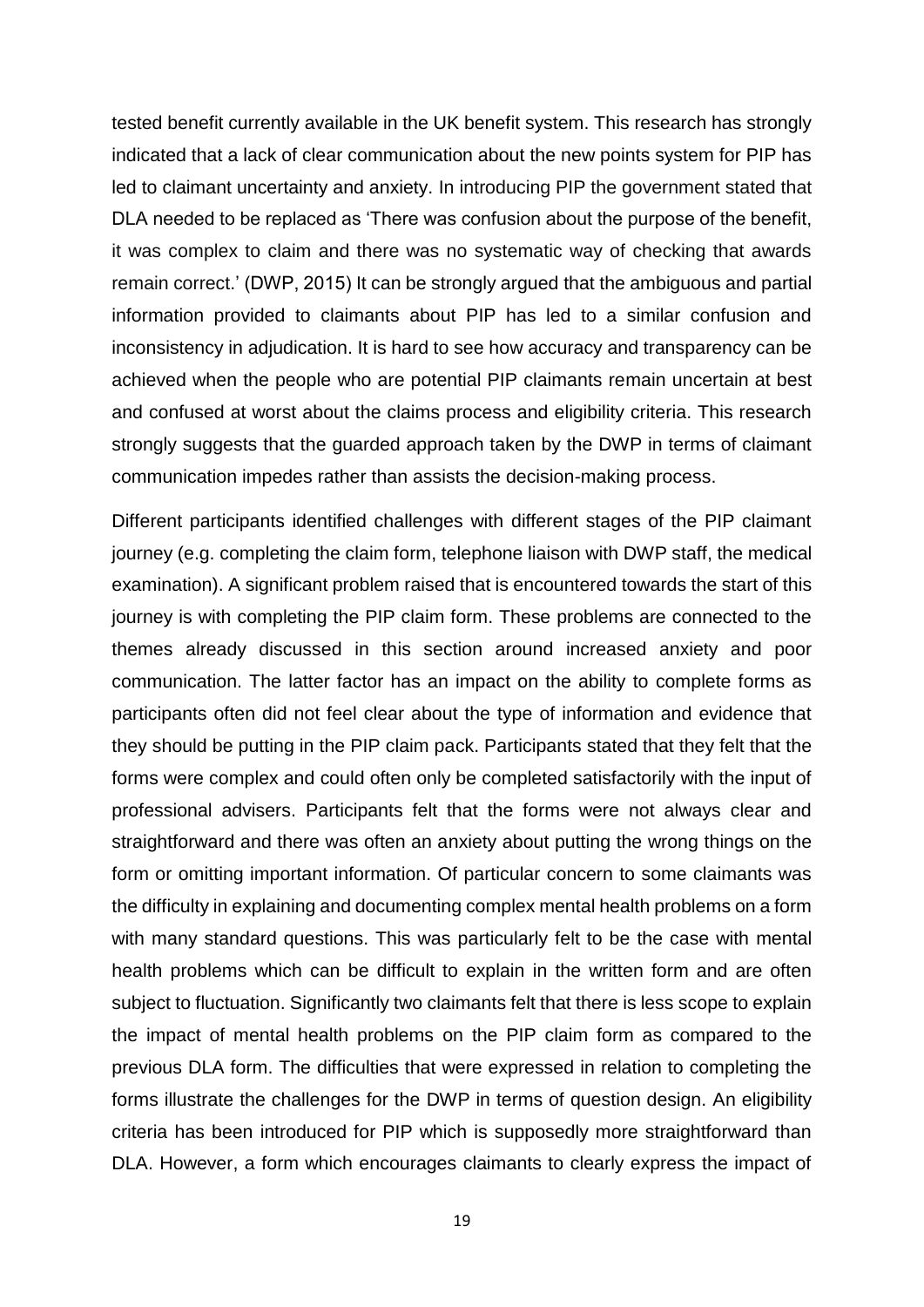their mental health problems and allows for accurate decision-making remains elusive. If there is an assumption that PIP claim forms are straightforward to complete, this was not shared by the participants in this research.

The next element of the PIP claimant journey that has been identified as posing significant difficulties for claimants is with the medical assessment. Again, communication about basic details about time, date and location of the medical was often poor and contributed to anxiety. Views on the medical assessor themselves were mixed, with some participants feeling that they were treated with respect and others not. However, a more consistent findings was that participants very much felt like they were being 'processed' and that the focus of the medical was on completing a proforma form rather than in obtaining a full and accurate picture of mental health problems and needs. As with the completion of forms it should be acknowledged that assessing hundreds of thousands of people for a disability benefit is a challenge, and to ensure accurate and robust decisions a level of consistency is required. However, this research strongly indicates that the balance is too strongly towards a formulaic approach and too far from a tailored and personalised approach and that this is problematic for claimants with mental health problems during the medical. Additionally, there is little evidence to suggest that this approach is necessarily assisting the decision-making process. The findings of the two independent reviews of PIP completed by Paul Gray, the former chair of the Social Security Advisory Committee, indicate that the issues with the medical identified in this local study are evident on a nationwide basis (Gray, 2014, 2017). As with the completion of forms many participants stated that they needed someone to accompany them to the medical. This was always as a support and often to provide a level of advocacy. As the medical assessment is such a key element of the PIP claimant journey (and the findings of medicals are often preferred to the evidence of claimants themselves) improvements to this stage of the process are critical.

A theme evident from this research was the importance of professional support from staff at Disability Solutions (with all stages of the PIP journey). The key learning that can be taken from this is that the PIP claims process is a complex one and that for claimants with mental health problems it is difficult to 'self-manage'. It was perhaps not surprising that support was sought in relation to challenging decisions, but professional

20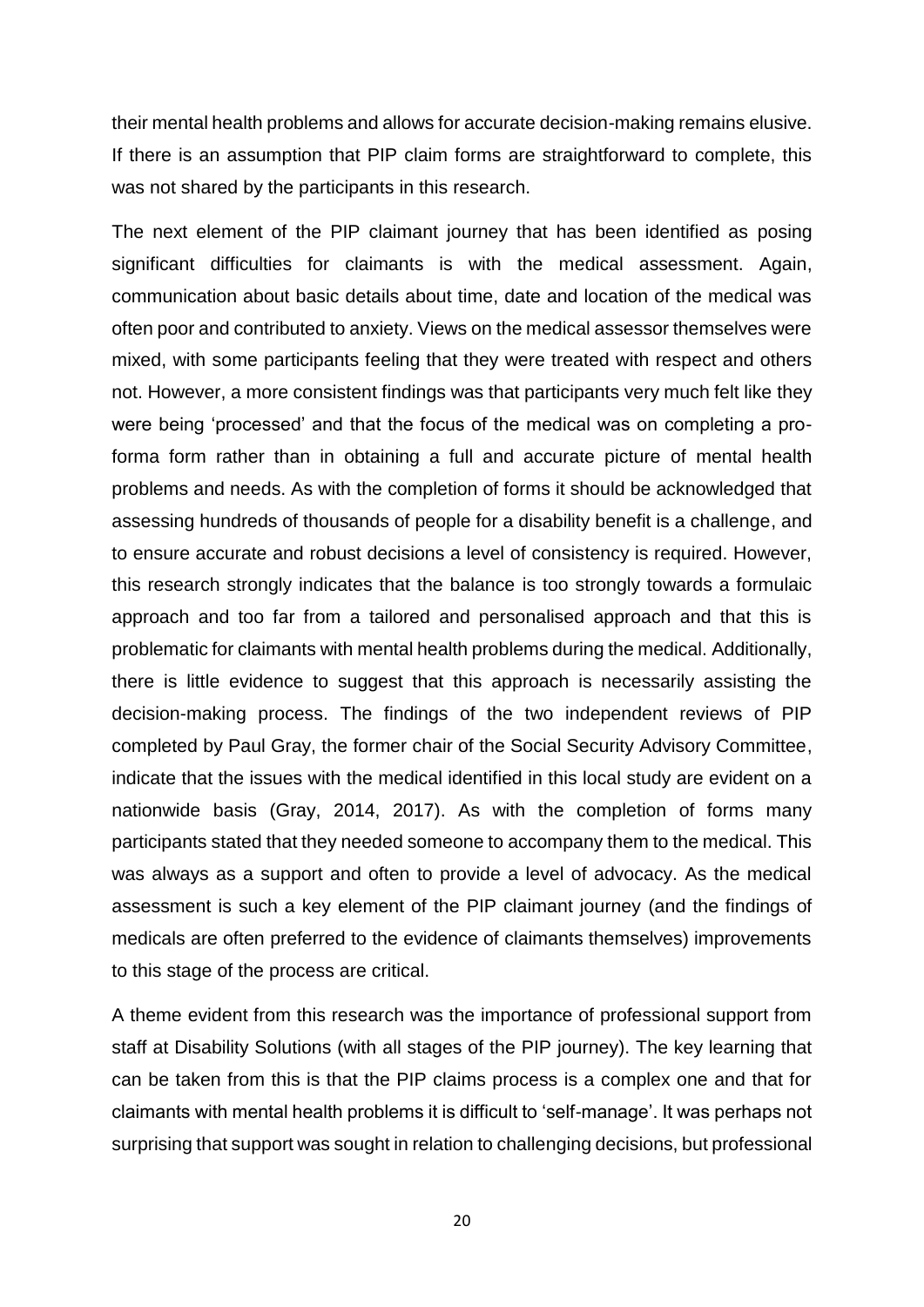advice was also pursued, and viewed as important, in relation to the supposedly more straightforward tasks of form-filling and comprehending the PIP points system.

A very clear finding from this research was the anxiety caused by the default position of time-limiting the award length of PIP claims. The mental-health problems experienced by participants varied considerably but all the people questioned did experience long-term mental-health problems. The balance between an accountable system with appropriate review mechanisms and the recognition of the long-term needs of claimants needs to be addressed. For many research participants the process of successfully securing an award of PIP has been a long drawn out process, and one which will begin again within the next two or three years. From the evidence of this research this does not appear to be a reasonable use of public resources or appropriate for many claimants experiencing mental health problems.

The findings on a local level can be read together with information produced on a national level. Official government statistics are openly available which indicate the national picture in terms of the numbers of people moving from DLA to PIP and the outcome of decisions (DWP, 2018). As mentioned previously there have also been two independent reviews of the assessment of Personal Independence Payment completed by Gray and published in 2014 and 2017. These reviews were mandated by the Welfare Reform Act 2012 and interestingly a significant number of the issues that were raised in both of Gray's reports were evident in this research. Notably the first review recommended an improvement in communication around the PIP assessment, a move away from a 'one size fits all' claims process towards a more tailored model based on the needs of claimants, improve the collection of further evidence to support a claim, the delivery of a robust quantitative and qualitative evaluation strategy to explore the effectiveness of the PIP assessment process for people with mental health problems and learning disabilities (Gray, 2017). The second reviews key recommendations included the roll-out of better communication products (utilising digital technology), placing greater emphasis on the evidence that carers can provide, transparency of decision making to be improved with claimants being given a copy of the assessment report with a decision letter and health professionals being given more time to consider evidence before an assessment begins, the DWP should undertake reviews into the effectiveness of award reviews and mandatory reconsiderations (Gray, 2017).

21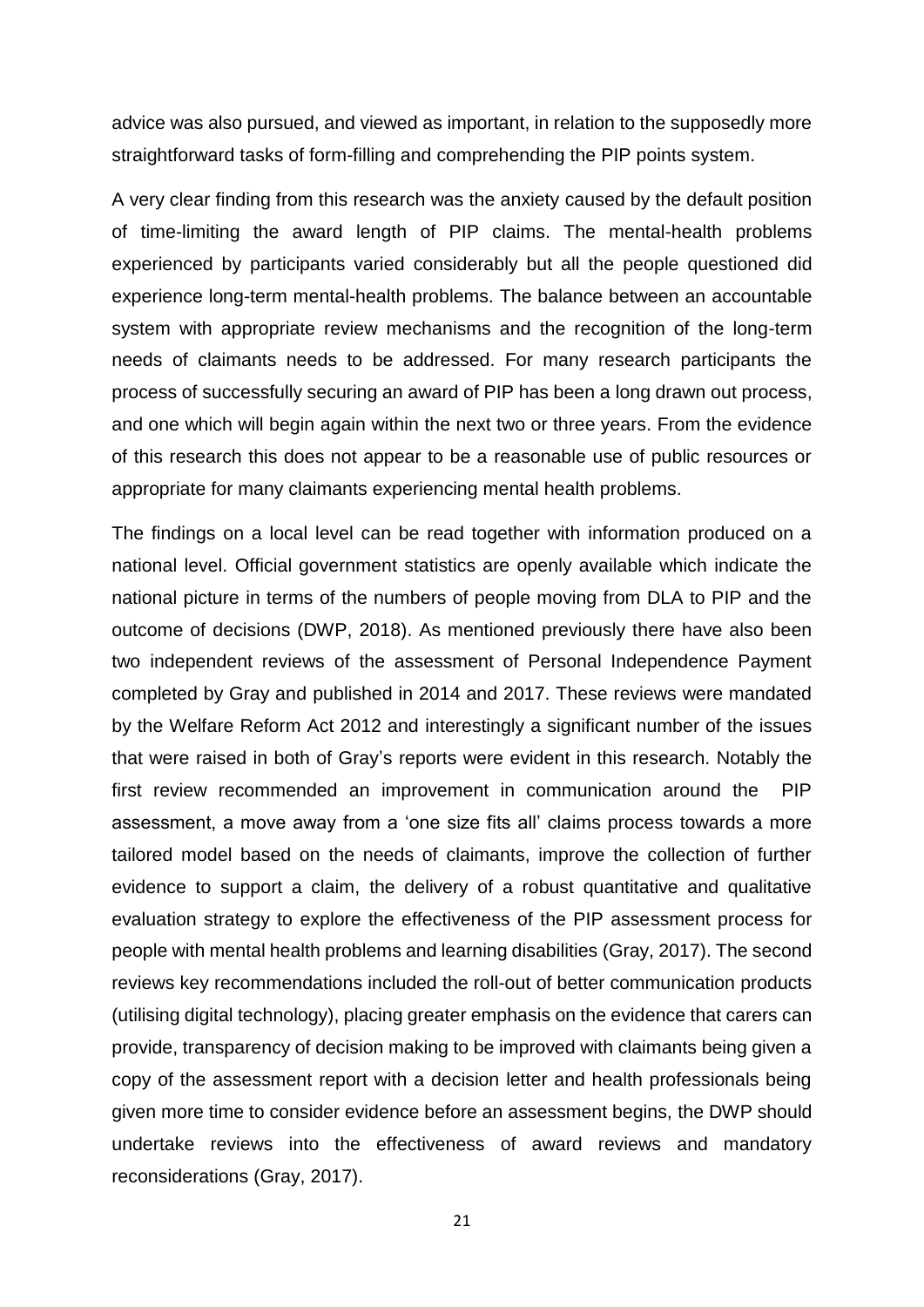The concerns raised by the participants in this research align closely with the findings of these two official reviews of PIP and the above recommendations made by Gray (2014, 2017) would certainly improve the experience of the PIP assessment process for claimants in North Staffordshire if the DWP make appropriate responses to the recommendations.

#### <span id="page-24-0"></span>**Limitations**

It should be acknowledged that this is a small-scale research project and there is the potential for 'bias' in the findings. Participants were all known to an advice service and may have contacted Disability Solutions because they required assistance with a PIP claim, and potentially because of dissatisfaction with the claims, assessment or appeals process. However, this should not detract from the clear evidence provided in the interviews that the process led to increased anxiety. In addition, all interviews were conducted in the West Midlands and therefore the findings may not all be generalisable. However, as previously discussed, some of the issues identified in this local study (e.g., around the medical assessment) echo the findings of the two independent, national reviews of PIP (Gray, 2014, 2017). Therefore, these findings to draw out some recommendations at a national level, as well as the local level.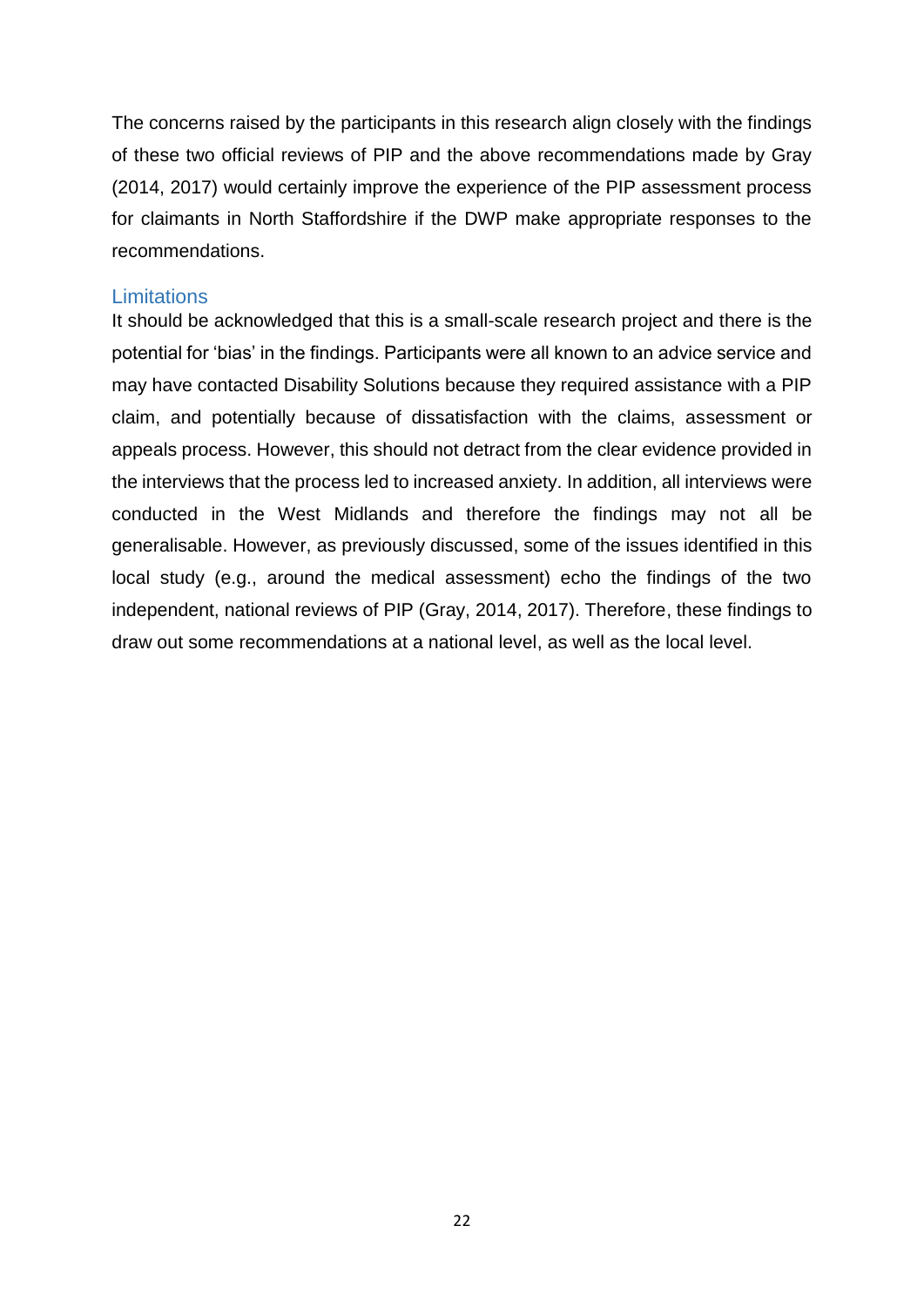## <span id="page-25-0"></span>**Recommendations**

#### **National level**

- $\triangleright$  A large-scale national review of the impact of the migration from DLA to PIP on claimants with mental health problems be conducted. It is recommended that an All-Party Parliamentary Group (such as the group constituted to examine disability or health policy issues) conduct this review, ensuring an inquiry considers evidence from a wide range of stakeholders (including the advice agencies and the DWP) and claimants.
- ➢ Currently PIP claimants with the most severe, life-long conditions who receive the highest level of PIP, and are assessed as having needs that are likely to stay the same or increase receive ongoing payment of PIP (being subject to a 'light-touch' review every ten years). It is recommended that Department for Work and Pensions guidance is reviewed so that claimants with severe and enduring mental health problems are included in this category of claimant.
- ➢ The Department of Work and Pensions should undertake an extensive review of PIP decisions which have been challenged through the mandatory reconsideration and appeal process to identify areas of the decision-making and evidence gathering process which can be improved.
- ➢ The Department for Work and Pensions to develop comprehensive guidance to be issued to claimants on the purpose and role of the PIP medical assessment. This will include guidance on taking a companion to the medical, the type of evidence which can be submitted and how this will be considered as part of the process, and the range of questions typically asked at a medical. A greater emphasis should be placed on evidence provided by health professionals with a good working knowledge of a claimant.
- ➢ The Department for Work and Pensions develop accessible guidance documents providing information on how to complete PIP claim forms. The DWP should work with claimant and stakeholder groups to develop this guidance and seek to gain insight on where improvements can be made to the PIP claim form.
- ➢ Improvements should be made to both written and verbal communications between the Department for Work and Pensions and claimants/potential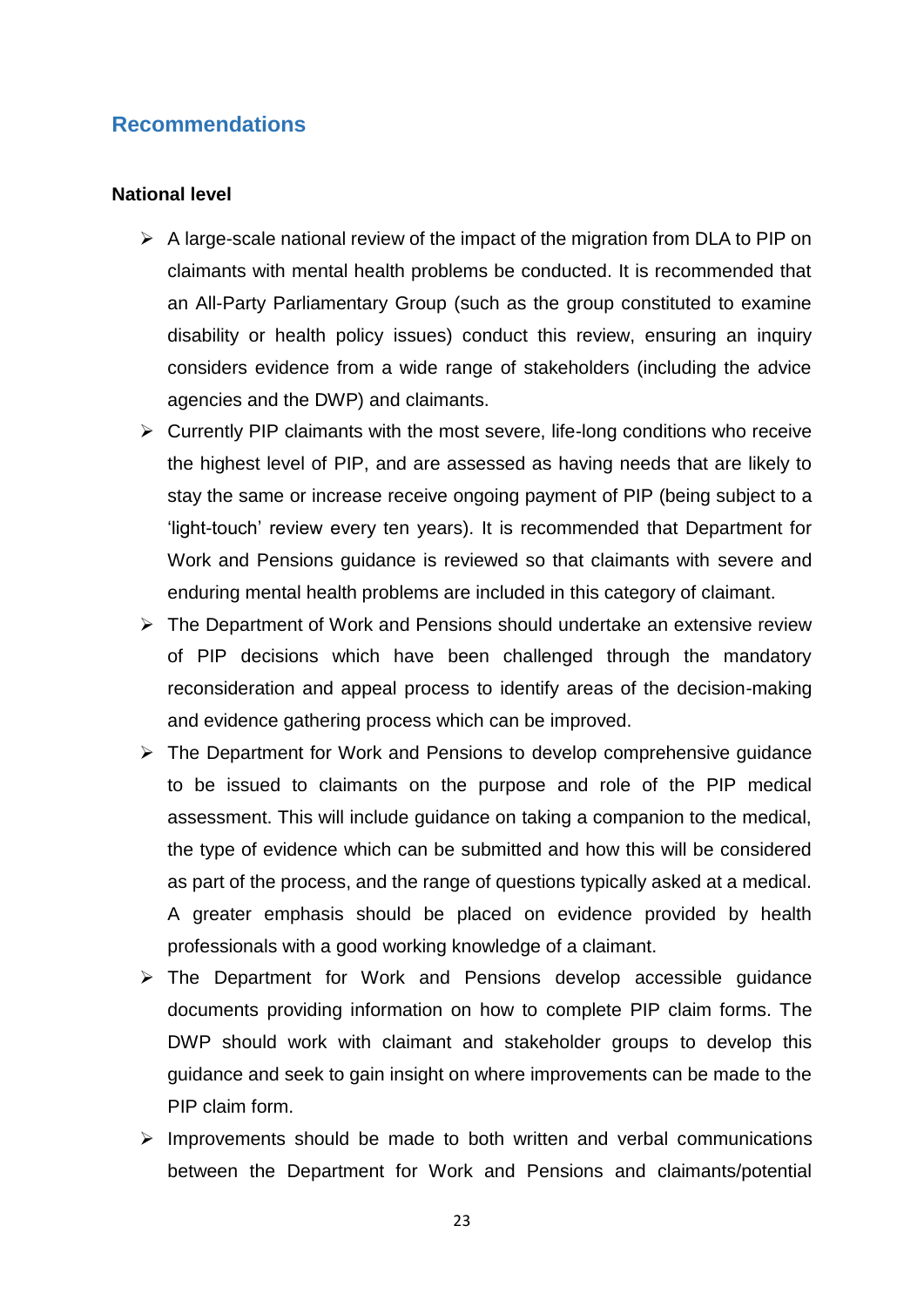claimants. In particular clarity should be provided on the decision-making timescales and the length of time claimants will have to wait for a PIP medical.

## **Local level in North Staffordshire**

- ➢ Advice and advocacy agencies should consider taking a joined-up and coordinated approach to supporting claimants at PIP medicals. This would utilise the professional resources available to attend PIP medicals, reduce claimant anxiety, monitor the appropriateness of medicals and ultimately lead to more accurate evidence being provided.
- ➢ Advice and advocacy agencies should also consider taking a joined-up and coordinated approach to supporting claimants at PIP social security appeal tribunals. This would improve the coverage available to support appellants with PIP medicals and encourage more claimants to pursue appeals to the appeal stage (where appropriate).
- ➢ Wider Welfare Reform Group Stoke-on-Trent to consider how to produce a range of guidance materials/training sessions for medical professionals and health and social care staff on providing quality and timely evidence to support PIP claims for people with mental health problems.
- ➢ Further longitudinal research should be conducted to assess the long-term impact of the migration from DLA to PIP on people with mental health problems.
- ➢ North Staffordshire Advice Partnership to create/have responsibility for the management of a database which records the impact of the migration from DLA to PIP on claimants with mental health problems in North Staffordshire.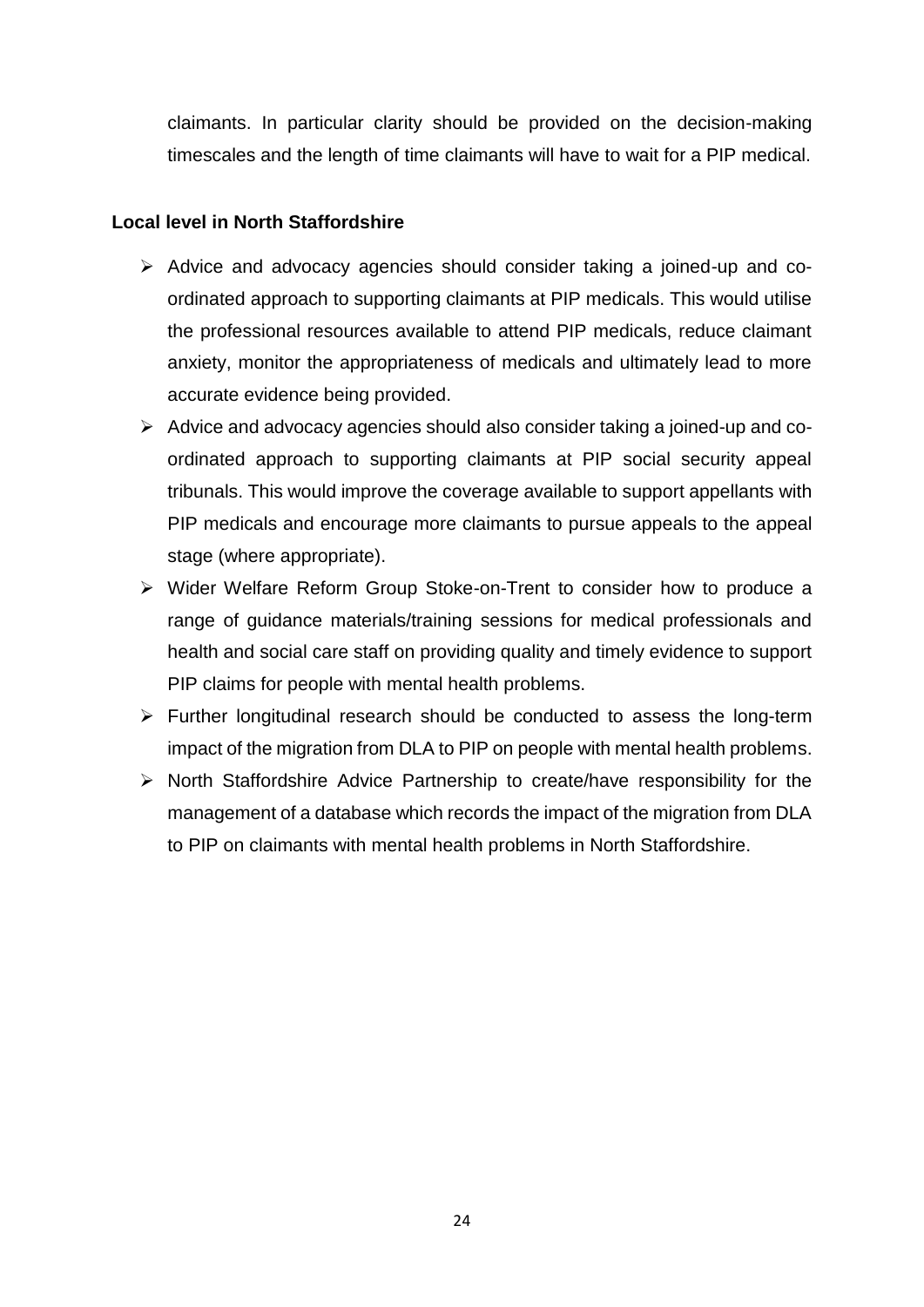# <span id="page-27-0"></span>**References**

Braun, V. and Clarke, V. (2006) Using thematic analysis in psychology. Qualitative Research in Psychology. 3 (2): 77-101

DWP. (2012). *Disability living allowance reform. Equality impact assessment May 2012.* Retrieved from

[https://www.gov.uk/government/uploads/system/uploads/attachment\\_data/file/22015](https://www.gov.uk/government/uploads/system/uploads/attachment_data/file/220151/eia-dla-reform-wr2011.pdf) [1/eia-dla-reform-wr2011.pdf](https://www.gov.uk/government/uploads/system/uploads/attachment_data/file/220151/eia-dla-reform-wr2011.pdf)

DWP. (2015) 2010 to 2015 government policy; welfare reform. Retrieved from [https://www.gov.uk/government/publications/2010-to-2015-government-policy](https://www.gov.uk/government/publications/2010-to-2015-government-policy-welfare-reform/2010-to-2015-government-policy-welfare-reform)[welfare-reform/2010-to-2015-government-policy-welfare-reform](https://www.gov.uk/government/publications/2010-to-2015-government-policy-welfare-reform/2010-to-2015-government-policy-welfare-reform)

DWP. (2018). Personal Independence Payment: Official Statistics. September 2018. Retrieved from:

[https://assets.publishing.service.gov.uk/government/uploads/system/uploads/attach](https://assets.publishing.service.gov.uk/government/uploads/system/uploads/attachment_data/file/739224/pip-statistics-to-july-2018.pdf) [ment\\_data/file/739224/pip-statistics-to-july-2018.pdf](https://assets.publishing.service.gov.uk/government/uploads/system/uploads/attachment_data/file/739224/pip-statistics-to-july-2018.pdf)

Gray, P. (2014). An independent review of the personal independence payment assessment. London: HMSO. Retrieved from [https://www.gov.uk/government/publications/personal-independencepayment-pip](https://www.gov.uk/government/publications/personal-independencepayment-pip-assessments-first-independent-review)[assessments-first-independent-review](https://www.gov.uk/government/publications/personal-independencepayment-pip-assessments-first-independent-review)

Gray, P. (2017). The second independent review of the personal independence payment assessment. London: HMSO. Retrieved from https://www.gov.uk/government/uploads/system/uploads/ attachment\_data/file/604097/pip-assessment-second-independent-review.pdf

Machin, R (2017). [Made to measure? An analysis of the transition from Disability](http://eprints.staffs.ac.uk/3953/)  Living Allowance to [Personal Independence Payment.](http://eprints.staffs.ac.uk/3953/) *Journal of Social Welfare and Family Law,* 39 (4). pp. 435-453.

Machin, R (2018). Personal Independence Payment – a fair deal for people with mental health problems? Social Policy Association 50th Anniversary Blog Series. 16.04.2018. Retrieved from: [http://www.social-policy.org.uk/50-for-50/personal](http://www.social-policy.org.uk/50-for-50/personal-independence-payment/)[independence-payment/](http://www.social-policy.org.uk/50-for-50/personal-independence-payment/)

Marshall, C and Rossman, G. (2006) *Designing Qualitative Research.* London: Sage

Roulstone, A. (2015) Personal Independence Payments, welfare reform and the shrinking disability category, *Disability & Society*, 30:5, 673-688

Rowlingson, K. (2011). *Does income inequality cause health and social problems?*. York: J. Rowntree Foundation.

Social Mobility and Child Poverty Commission. (2015). *State of the Nation 2015: Social mobility and child poverty in Great Britain*. London

Taylor, S and Bogdan, R. (1998) *Introduction to Qualitative Research Methods. A Guidebook and Resource.* Chichester: John Wiley and Sons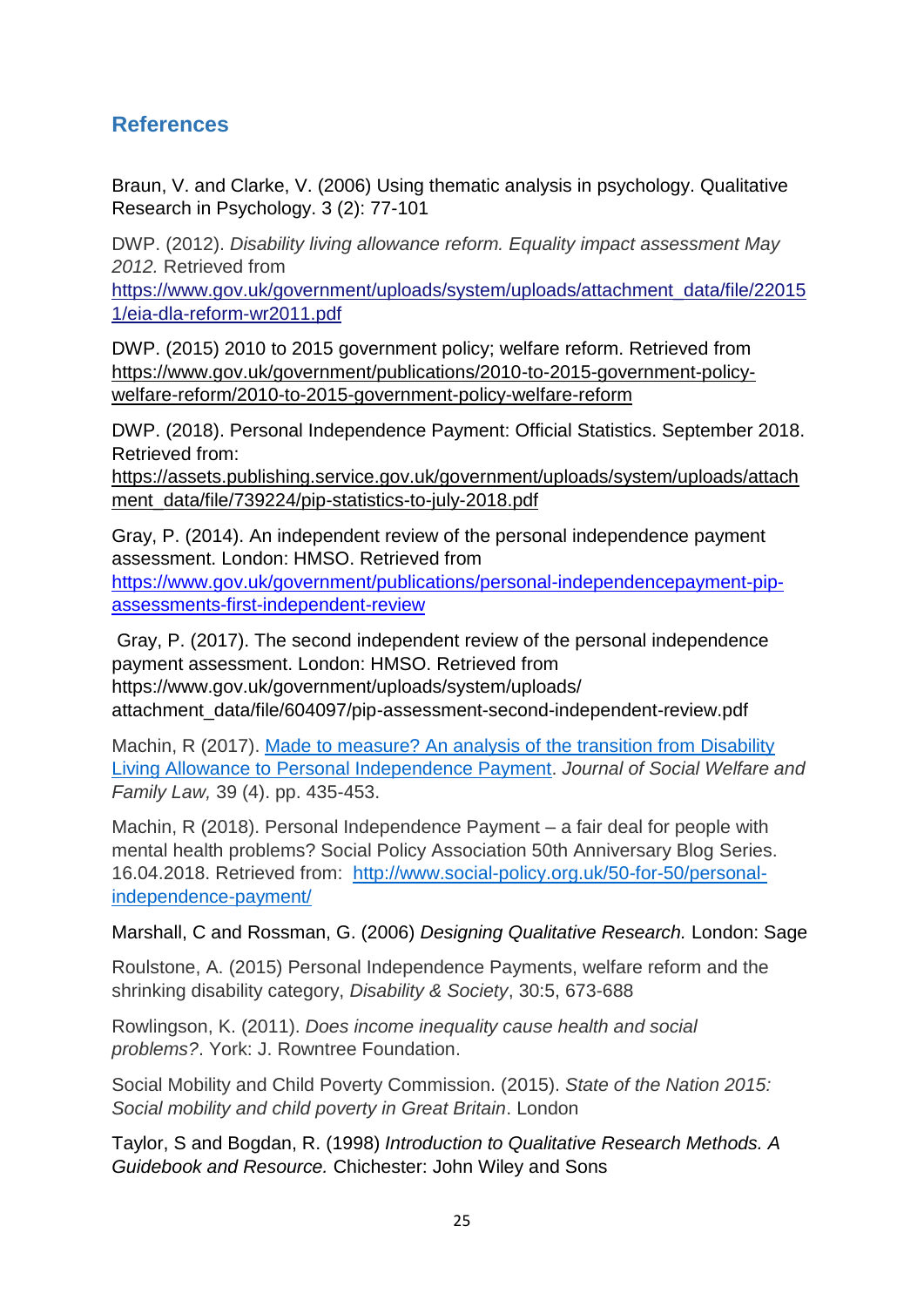United Nations. (2016). *Committee on the Rights of Persons with Disabilities: Inquiry concerning the United Kingdom of Great Britain and Northern Ireland carried out by the Committee under article 6 of the Optional Protocol to the Convention*. Retrieved from[:http://www.ohchr.org/Documents/HRBodies/CRPD/CRPD.C.15.R.2.Rev.1-](http://www.ohchr.org/Documents/HRBodies/CRPD/CRPD.C.15.R.2.Rev.1-ENG.doc) [ENG.doc](http://www.ohchr.org/Documents/HRBodies/CRPD/CRPD.C.15.R.2.Rev.1-ENG.doc)

Wilkinson, R., & Pickett, K. (2010). *The spirit level: Why equality is better for everyone*. London: Penguin.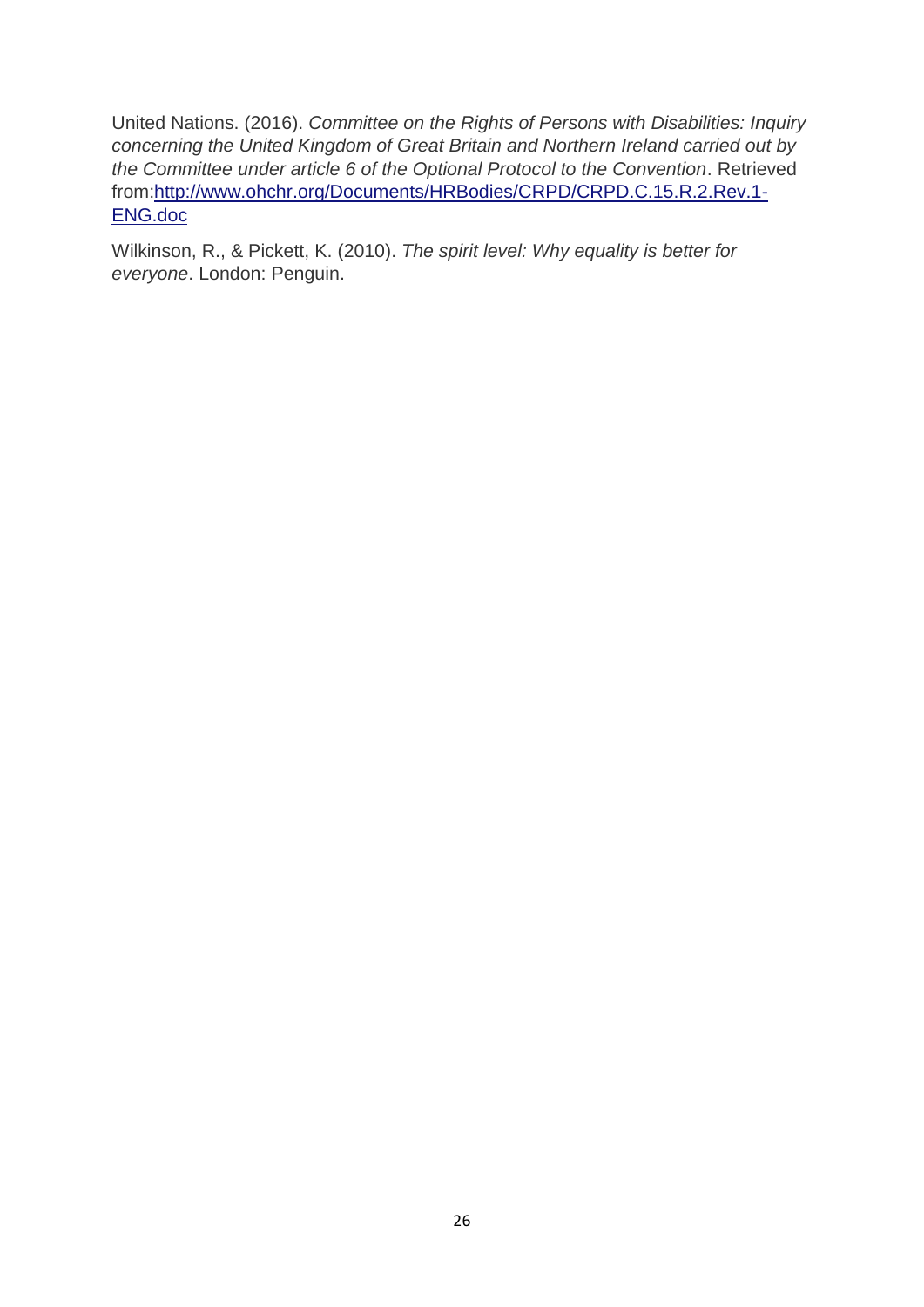# <span id="page-29-0"></span>**Appendices**

## <span id="page-29-1"></span>Appendix 1: Personal Independence Payment Daily Living and Mobility **Activities**

#### **Daily Living Activities**

#### **1. Preparing food**

a. Can prepare and cook a simple meal unaided. **0 points.**

- b. Needs to use an aid or appliance to be able to either prepare or cook a simple meal. **2 points.**
- c. Cannot cook a simple meal using a conventional cooker but is able to do so using a microwave **2 points**
- d. Needs prompting to be able to either prepare or cook a simple meal. **2 points.**
- e. Needs supervision or assistance to either prepare or cook a simple meal. **4 points.**
- f. Cannot prepare and cook food. **8 points.**

#### **2. Taking nutrition**

a. Can take nutrition unaided. **0 points.**

b. Needs:

(i) to use an aid or appliance to be able to take nutrition; or

(ii) supervision to be able to take nutrition; or

(iii) assistance to be able to cut up food. **2 points.**

c. Needs a therapeutic source to be able to take nutrition. **2 points.**

d. Needs prompting to be able to take nutrition. **4 points.**

- e. Needs assistance to be able to manage a therapeutic source to take nutrition. **6 points.**
- f. Cannot convey food and drink to their mouth and needs another person to do so. **10 points.**

#### **3. Managing therapy or monitoring a health condition**

a. Either:

(i) does not receive medication or therapy or need to monitor a health condition; or

(ii) can manage medication or therapy or monitor a health condition unaided. **0 points.**

b. Needs any one or more of the following:

(i) to use an aid or appliance to be able to manage medication;

(ii) supervision, prompting or assistance to be able to manage medication.

(iii) supervision, prompting or assistance to be able to monitor a health condition. **1 point.**

c. Needs supervision, prompting or assistance to be able to manage therapy that takes no more than 3.5 hours a week. **2 points.**

d. Needs supervision, prompting or assistance to be able to manage therapy that takes more than 3.5 but no more than 7 hours a week. **4 points.**

e. Needs supervision, prompting or assistance to be able to manage therapy that takes more than 7 but no more than 14 hours a week. **6 points.**

f. Needs supervision, prompting or assistance to be able to manage therapy that takes more than 14 hours a week. **8 points.**

#### **4. Washing and bathing**

- a. Can wash and bathe unaided. **0 points.**
- b. Needs to use an aid or appliance to be able to wash or bathe. **2 points.**
- c. Needs supervision or prompting to be able to wash or bathe. **2 points.**
- d. Needs assistance to be able to wash either their hair or body below the waist. **2 points.**
- e. Needs assistance to be able to get in or out of a bath or shower. **3 points.**
- f. Needs assistance to be able to wash their body between the shoulders and waist. **4 points.**
- g. Cannot wash and bathe at all and needs another person to wash their entire body. **8 points.**

#### **5. Managing toilet needs or incontinence**

a. Can manage toilet needs or incontinence unaided. **0 points.**

b. Needs to use an aid or appliance to be able to manage toilet needs or incontinence. **2 points.**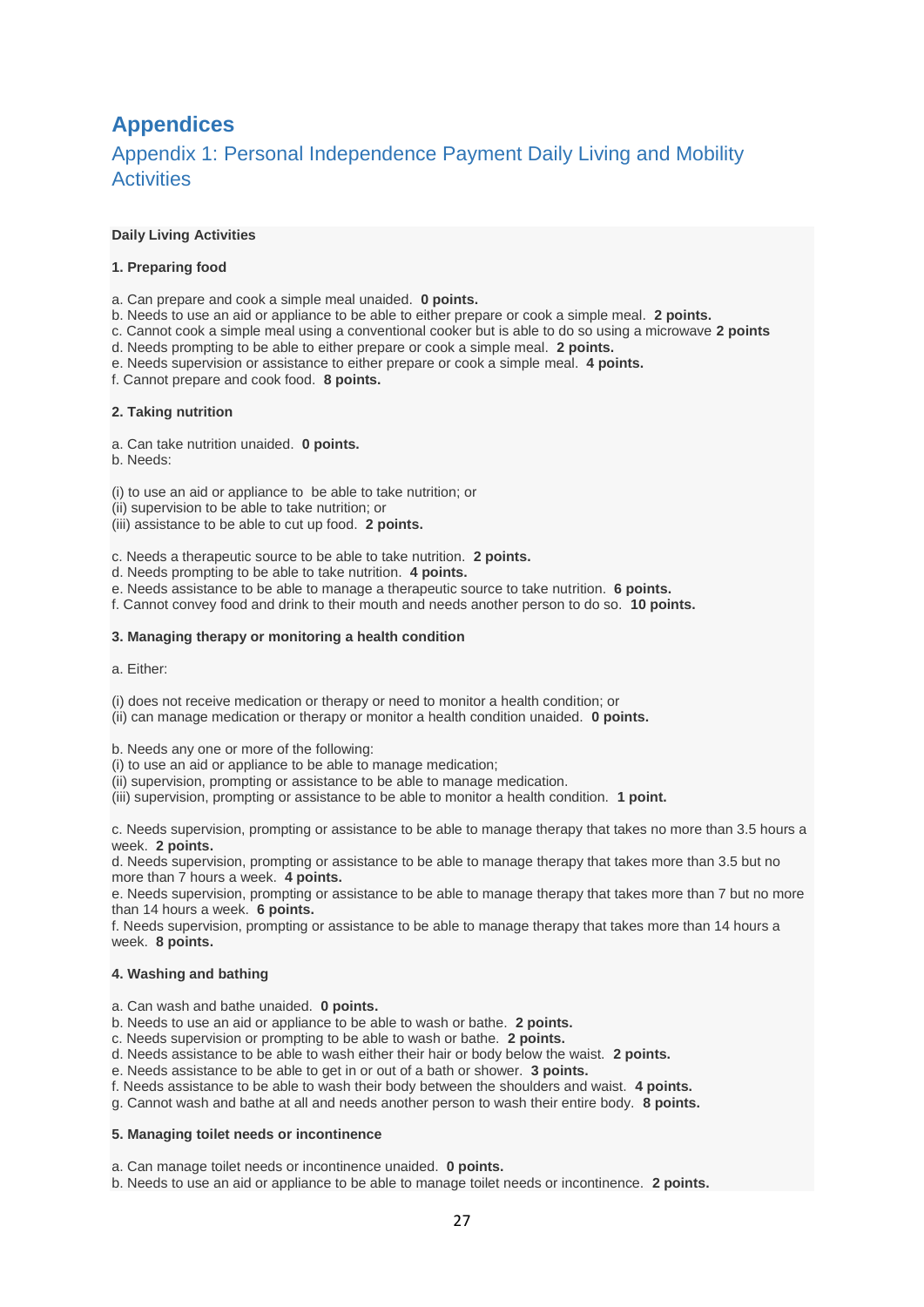c. Needs supervision or prompting to be able to manage toilet needs. **2 points.**

- d. Needs assistance to be able to manage toilet needs. **4 points.**
- e. Needs assistance to be able to manage incontinence of either bladder or bowel. **6 points.**

f. Needs assistance to be able to manage incontinence of both bladder and bowel. **8 points.**

#### **6. Dressing and undressing**

a. Can dress and undress unaided. **0 points.**

- b. Needs to use an aid or appliance to be able to dress or undress. **2 points.**
- c. Needs either:

(i) prompting to be able to dress, undress or determine appropriate circumstances for remaining clothed; or (ii) prompting or assistance to be able to select appropriate clothing. **2 points.**

d. Needs assistance to be able to dress or undress their lower body. **2 points.**

e. Needs assistance to be able to dress or undress their upper body. **4 points.**

f. Cannot dress or undress at all. **8 points.**

#### **7. Communicating verbally**

a. Can express and understand verbal information unaided. **0 points.**

b. Needs to use an aid or appliance to be able to speak or hear. **2 points.**

- c. Needs communication support to be able to express or understand complex verbal information. **4 points.**
- d. Needs communication support to be able to express or understand basic verbal information. **8 points.**
- e. Cannot express or understand verbal information at all even with communication support. **12 points.**

#### **8. Reading and understanding signs, symbols and words**

a. Can read and understand basic and complex written information either unaided or using spectacles or contact lenses. **0 points.**

b. Needs to use an aid or appliance, other than spectacles or contact lenses, to be able to read or understand either basic or complex written information. **2 points.**

c. Needs prompting to be able to read or understand complex written information. **2 points.**

- d. Needs prompting to be able to read or understand basic written information. **4 points.**
- e. Cannot read or understand signs, symbols or words at all. **8 points.**

#### **9. Engaging with other people face to face**

a. Can engage with other people unaided. **0 points.**

- b. Needs prompting to be able to engage with other people. **2 points.**
- c. Needs social support to be able to engage with other people. **4 points.**
- d. Cannot engage with other people due to such engagement causing either:

(i) overwhelming

psychological distress to the claimant; or

(ii) the claimant to exhibit behaviour which would result in a substantial risk of harm to the claimant or another person. **8 points.**

#### **10. Making budgeting decisions**

a. Can manage complex budgeting decisions unaided. **0 points.**

b. Needs prompting or assistance to be able to make complex budgeting decisions. **2 points.**

c. Needs prompting or assistance to be able to make simple budgeting decisions. **4 points.**

d. Cannot make any budgeting decisions at all. **6 points.**

#### **Mobility Activities**

#### **1. Planning and following journeys**

a. Can plan and follow the route of a journey unaided. **0 points.**

b. Needs prompting to be able to undertake any journey to avoid overwhelming psychological distress to the claimant. **4 points.**

c. For reasons other than psychological distress cannot plan the route of a journey **8 points.**

d. For reasons other than psychological distress cannot follow the route of an unfamiliar journey without another person, assistance dog or orientation aid. **10 points.**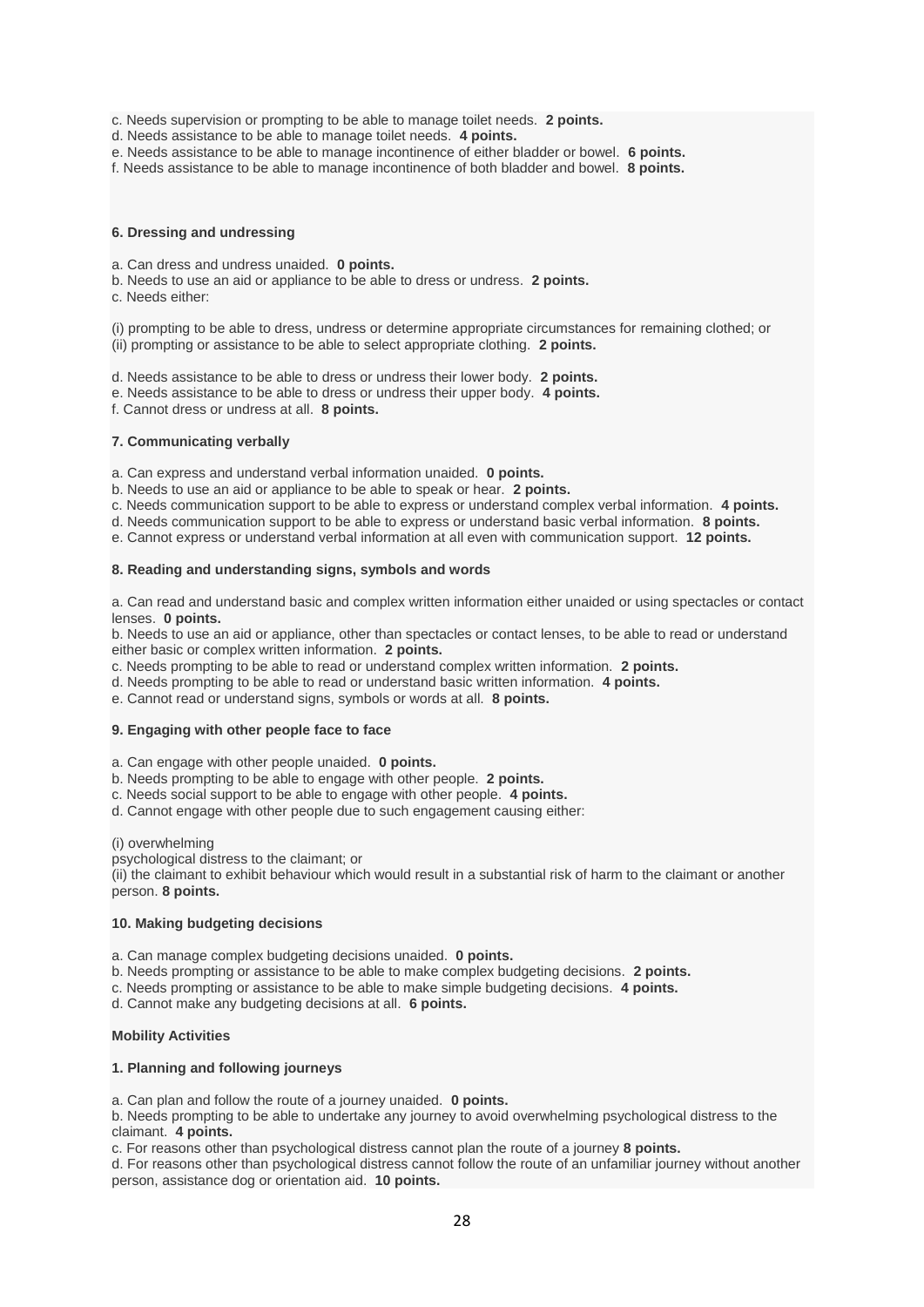e. Cannot undertake any journey because it would cause overwhelming psychological distress to the claimant. **10 points.**

f. For reasons other than psychological distress cannot follow the route of a familiar journey without another person, an assistance dog or an orientation aid. **12 points.**

**NB –** Following the High Court decision of December 2017 the words 'for reasons other than psychological distress' have been held to be unlawful. Until the regulations are amended descriptors c, d and f should be read as though these words are not part of them.

#### **2. Moving around**

a. Can stand and then move more than 200 metres, either aided or unaided. **0 points.**

b. Can stand and then move more than 50 metres but no more than 200 metres, either aided or unaided. **4 points.**

c. Can stand and then move unaided more than 20 metres but no more than 50 metres. **8 points.**

d. Can stand and then move using an aid or appliance more than 20 metres but no more than 50 metres. **10 points.**

e. Can stand and then move more than 1 metre but no more than 20 metres, either aided or unaided. **12 points.** f. Cannot, either aided or unaided:

(i) stand; or

(ii) move more than 1 metre. **12 points.**